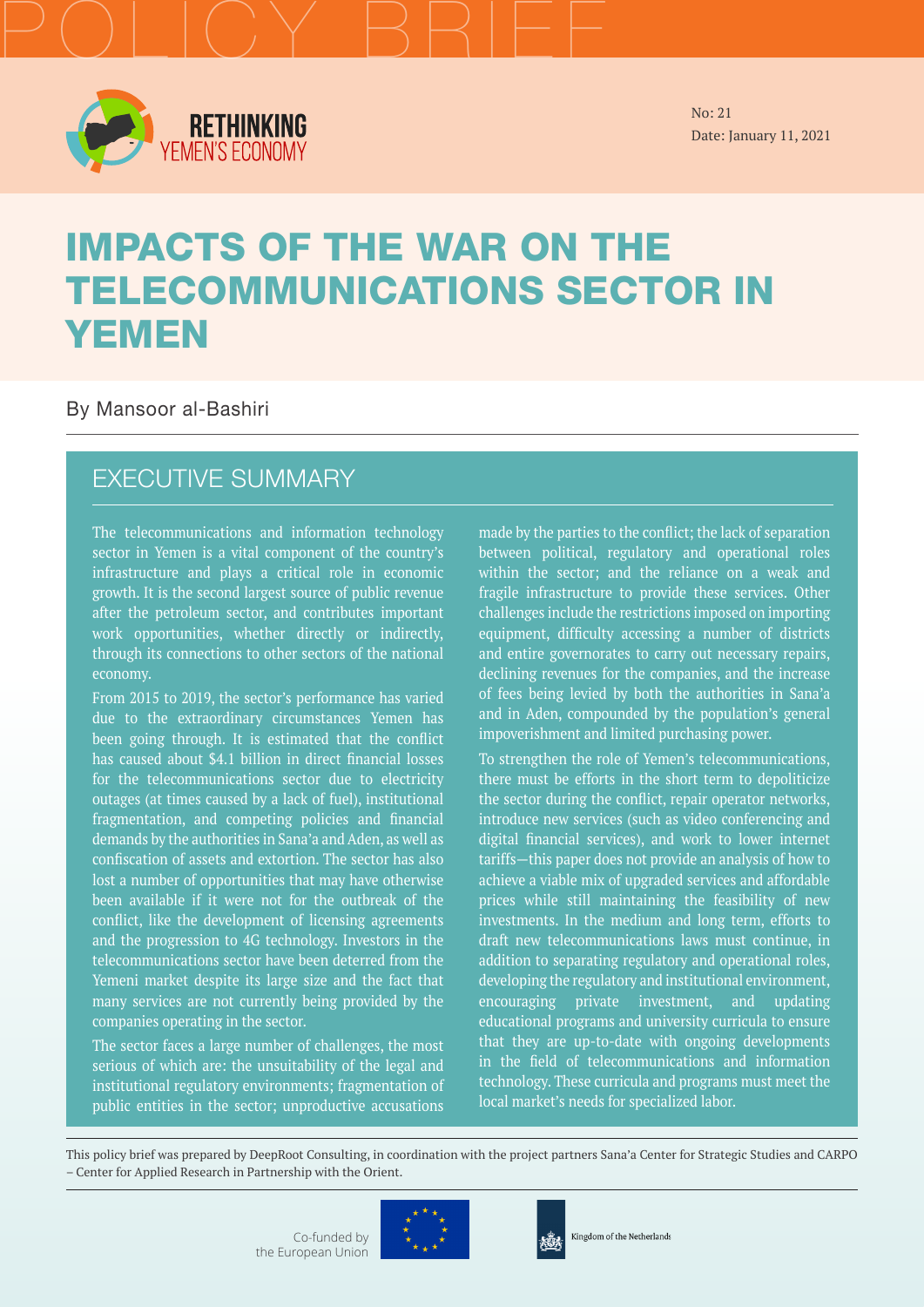## GENERAL BACKGROUND

The telecommunications and information technology sector in Yemen is a vital component of the country's infrastructure, and it plays an important role in economic growth. Starting in 2001 and accelerating from 2013 to 2014, the sector witnessed largescale investments by the private sector as well as the government. Telecommunications towers and infrastructure were installed across much of the country, allowing access to telecommunications services in most Yemeni cities and villages, and there was rapid diffusion of mobile phones and internet services. Prior to 2001, cellular services were provided through the analogue network of a publicly-owned sole mobile operator, TeleYemen.

The sector is of great importance in terms of economic development, social development, and human capital, helping link people, communities, and businesses through the exchange of information in an increasingly connected global economy. It is also one of the most important sources of revenue for the state, especially in acquiring hard currency. Before the conflict, the sector was second only to the oil and gas sector in generating public financial revenues and foreign currency.(1) Mobile operators pay a once-off license fee to the government. During the war, some paid a fee for a temporary license extension until a new full license can be renegotiated. For instance, in 2016, MTN Yemen paid \$36.4 million for a 29-month extension to their original 15-year license that was granted in July 2000, thereby extending their operating license to December 2017. In addition, the government collects annual regulatory fees. Generally speaking, governments collect regulatory fees from telecom operators to recover the regulatory costs associated with enforcement, policy and rulemaking, user information, and international activities. For example, MTN Yemen, which held a market share of 42.8% as of 2016 according to their estimates, presumably paid according to the terms of their license agreement—what would have amounted to YER 1.7 billion annually for the duration of their 15-year license that became effective in July 2000.

Between 2015 and 2018, the telecommunications and information technology sector contributed around 7% to Yemen's real gross domestic product  $(GDP)$ .<sup>(2)</sup> The sector

<sup>1)</sup> **(i)** Naoko Kojo and Amir Althibah, *Yemen Monthly Economic Update*, January 2020 issue, World Bank Group, January 2020, p. 6: "*the [telecom sector] was second to the oil and gas sector in terms of bringing in foreign currency and as a source of fiscal revenues,*" <http://pubdocs.worldbank.org/en/901061582293682832/Yemen-Economic-Update-January-EN.pdf>(accessed August 28, 2020). **(ii)** Naomi J. Halewood and Xavier Stephane Decoster, "Input to The Yemen Policy Note no. 4. on Inclusive Services Delivery: Yemen Information & Communication Technology (ICT)," Washington, D.C.: World Bank Group, February 13, 2017, p. 4: "*Prior to 2015, government revenue from the telecommunications industry was said to be second largest after hydrocarbons. Moreover, telecommunications services brought in hard currencies into the economy, previously reported in the order of about USD300 million, annually,*" [http://documents.worldbank.org/curated/en/337651508409897554/Yemen-information-and](http://documents.worldbank.org/curated/en/337651508409897554/Yemen-information-and-communication-tec)[communication-technology-ICT](http://documents.worldbank.org/curated/en/337651508409897554/Yemen-information-and-communication-tec) (accessed August 28, 2020).

<sup>2)</sup> Central Statistical Organisation (CSO), "Statistical Year Book for 2017 – Chapter 25: National Accounts," Table 10 ("The Structure of GDP at Producers Prices by Economic Activity at Constant Prices for 2004–2017 (%) 2000=100") in Excel sheet labelled "10," http://www.cso-yemen.com/publiction/yearbook2017/National Account.xls (accessed August 28, 2020). According to the cited table, the ICT sector's share (including both the public and private sectors) of national *real* GDP in 2015, 2016, and 2017 is 6.69%, 6.96%, and 6.88% respectively.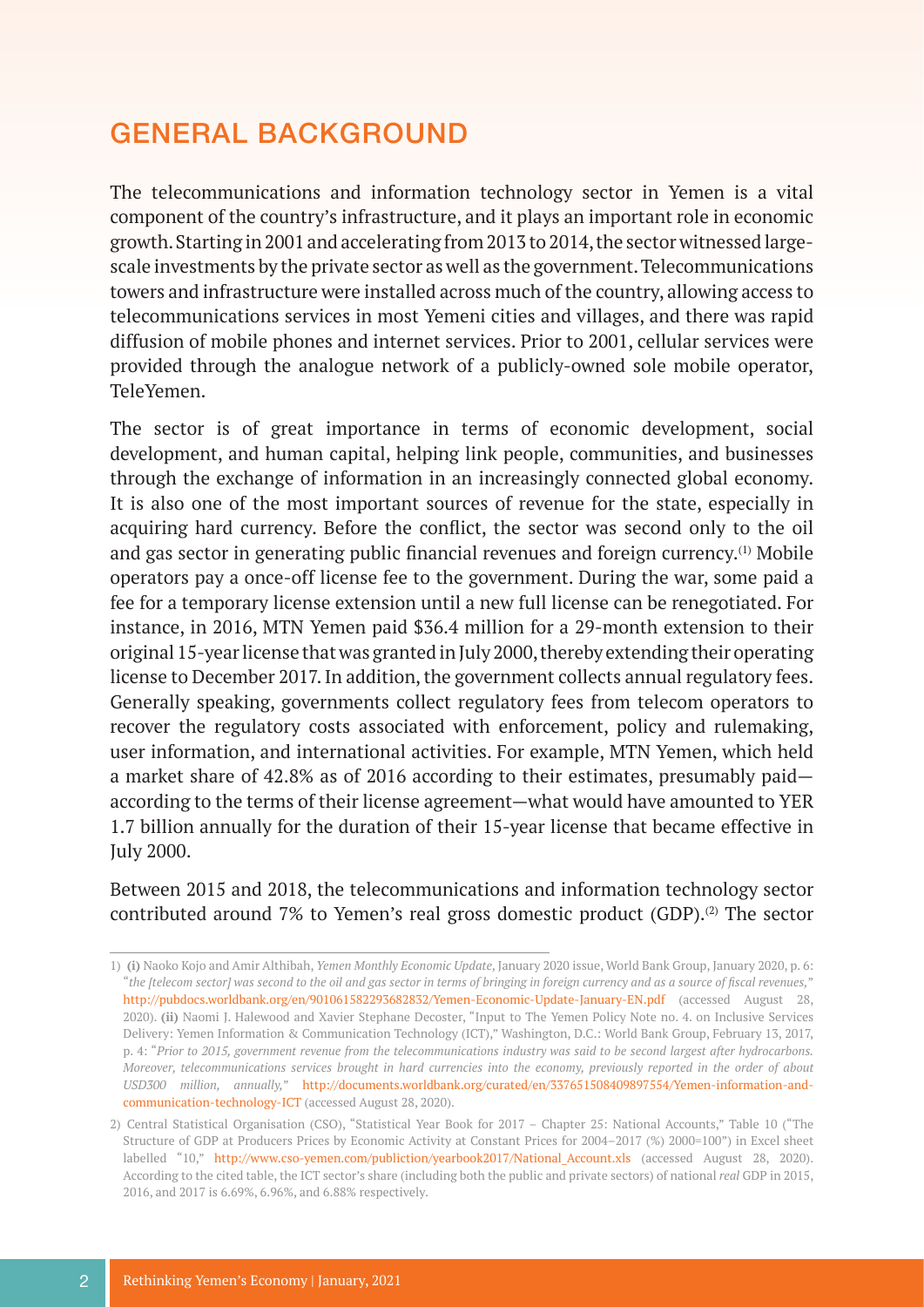provides employment opportunities directly and indirectly through linkages with other parts of the economy that depend on it.

In addition to the economic and social value of the telecommunications sector, its political, security, and strategic importance cannot be overlooked, whether during wartime or transitional and reconstruction stages. For this reason, the sector has been weaponized by the warring parties. Telecommunications infrastructure has been directly targeted and destroyed by virtually all of the parties to the conflict, while political divisions have deepened institutional fragmentation in the sector, hindering efforts aimed at maintaining or improving its services.

Expanding the telecommunications and information technology sector, realizing its full contribution to economic and social development, and enhancing its competitiveness are areas that hold a lot of potential given Yemen's relatively large population, high population growth rate, subscriber penetration rates that remain well below 50%, and modest level of services that are currently available. This paper provides a brief presentation and analysis of the mobile telecommunication and internet services that are currently provided, the challenges that the providers of these services face, and the impact of the conflict on the services. The paper then presents several recommendations to enhance and develop the country's mobile telecommunication and internet services in the short, medium, and long term.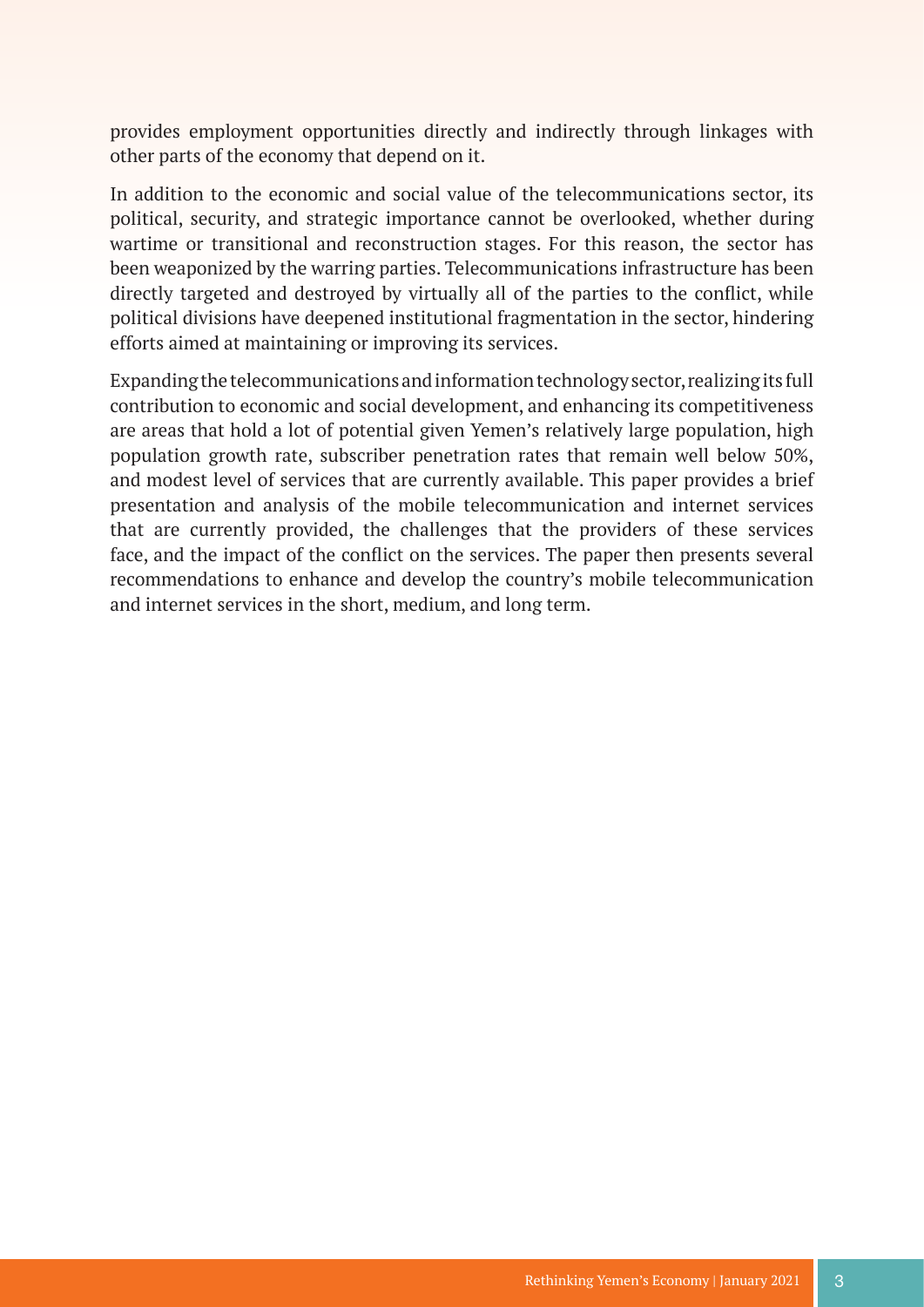# ORGANIZATIONAL AND INSTITUTIONAL STRUCTURE OF THE SECTOR

The Ministry of Telecommunications and Information Technology is the government entity mandated with enforcing the laws enacted by the state to regulate the various parts of the sector (i.e., landline telephones, mobile phones, internet, and post). It is also tasked with approving appropriate new bylaws, formulating policies and plans for the sector, managing the frequency spectrum for the mobile broadband services, granting licenses for the establishment and operation of private or public networks, maintaining the national numbering plan, and approving pricing policies for telecommunications services.

Telecommunications Law No. 38 of 1991 Pertaining to Wired and Wireless Telecommunications, as amended in Law No. 33 of 1996, is the sole legislation regulating the telecommunications sector.(3) However, it is not the legal reference point for mobile telecommunications and internet companies and their services in Yemen. Instead, these companies, which started operating several years after technologyspecific laws were passed (internet service providers started in 1996 and mobile phone operators started in 2001), are regulated by the licensing agreements that were reached between the government and each network operator.<sup>(4)</sup> At issue is not so much whether these individual license agreements are standardized in terms of their terms, cost, and procurement procedures, but rather that having an outdated law in place and resorting to piecemeal regulation weakens the legal framework governing the sector and hinders private investment.

The Public Telecom Corporation of the Ministry of Telecommunications and Internet Technology is the only operator for landline services and one of the most important internet providers alongside the Yemen International Telecommunications Company (TeleYemen), which also provides international calling and mobile satellite services.

To help bear the high investment and operational costs of mobile phone companies, and to strengthen the role of the private sector in the economy, the government has incentivized private investment in the telecommunications sector by adopting a wide range of structural reforms. For instance, in 1997, Yemen's government adopted a program for economic reforms in partnership with the World Bank and the International Monetary Fund (IMF). This program sought to decrease the role of the state in economic life and increase the role of the private sector. As another example of some of the incentives offered by the government, some operators entered into an exclusivity

<sup>3)</sup> Law No. 38 of 1991 Pertaining to Wired and Wireless Telecommunications as Amended in Law No. 33 of 1996, [https://www.](https://www.wto.org/english/thewto_e/acc_e/yem_e/WTACCYEM4A1_LEG_16.pdf) [wto.org/english/thewto\\_e/acc\\_e/yem\\_e/WTACCYEM4A1\\_LEG\\_16.pdf](https://www.wto.org/english/thewto_e/acc_e/yem_e/WTACCYEM4A1_LEG_16.pdf) (accessed October 13, 2020).

<sup>4)</sup> Ibid. See Paragraph K of Article 3 for reference to licensing agreements.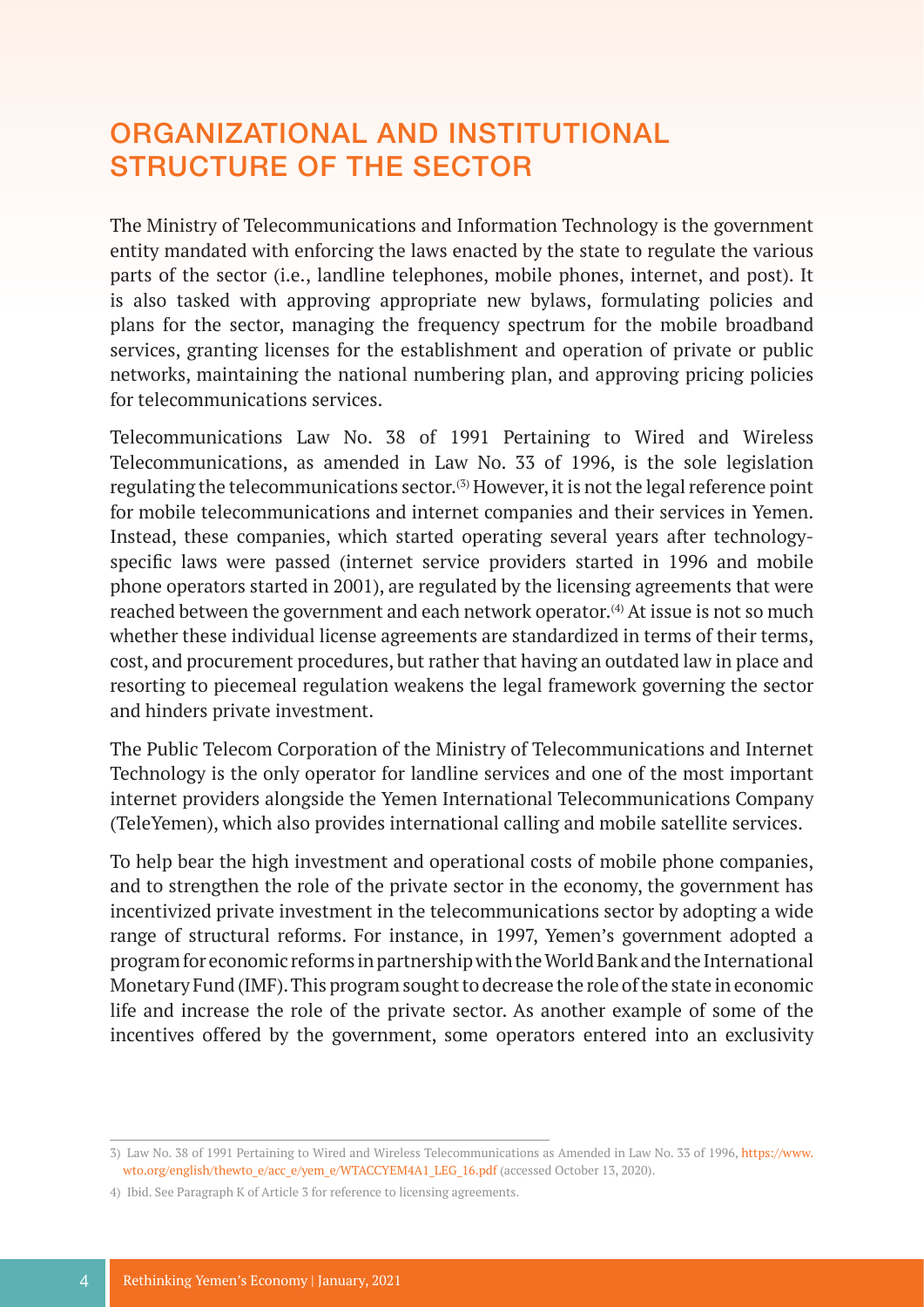agreement with the government for periods up to four years.<sup>(5)</sup> As a result, since 2001, the private sector has had an active role in the field of telecommunications. To date, the government has granted three operating licenses to three private companies to operate Global System for Mobile Communications (GSM) networks, namely, Sabafon, MTN Yemen Limited (MTN Yemen) (previously known as Spacetel Yemen), and HiTS Unitel, known by its trading name of Y Telecom. In addition, the government, represented by the Public Telecom Corporation, established a fourth company, Yemen Mobile, which operates a Code Division Multiple Access (CDMA) network.(6)

| #              | <b>Company</b>                | <b>Ownership</b>      | <b>Activity</b>                                                                                                                         |
|----------------|-------------------------------|-----------------------|-----------------------------------------------------------------------------------------------------------------------------------------|
| 1              | Public Telecom<br>Corporation | Government            | Oversees landline telecommunication network, provides<br>services throughout Yemen, including phone, internet<br>and data transmission. |
| $\mathfrak{D}$ | <b>TeleYemen</b>              | Government            | Provides international telecommunications services,<br>analogue mobile phones, and internet.                                            |
| 3              | Sabafon                       | <b>Private Sector</b> | Provides GSM services.                                                                                                                  |
| $\overline{4}$ | <b>MTN Yemen</b>              | <b>Private Sector</b> | Provides GSM services.                                                                                                                  |
| 5              | Yemen Mobile                  | Government            | Provides CDMA services.                                                                                                                 |
| 6              | Y Telecom                     | <b>Private Sector</b> | Provides GSM services.                                                                                                                  |

|  |  | Table 1: Institutional structure of the telecommunications sector in Yemen |  |
|--|--|----------------------------------------------------------------------------|--|
|  |  |                                                                            |  |

Source: National Information Center,<https://yemen-nic.info/sectors/information/> (accessed August 28, 2020).

<sup>5)</sup> MTN, "MTN Investors Group Note 35: License Agreements," MTN Yemen license agreement: "*The licence agreement is effective from July 2000 and is applicable for 15 years, renewable thereafter. There is a four year exclusivity clause after which licence parity*  will apply," [http://www.mtn-investor.com/mtn\\_ar08/book2/fin\\_gr\\_notes35.html](http://www.mtn-investor.com/mtn_ar08/book2/fin_gr_notes35.html) (accessed November 17, 2020).

<sup>6)</sup> GSM is a 1990s standard developed to describe the protocols for second-generation (2G) digital cellular networks used by mobile devices such as mobile phones and tablets. By the mid-2010s, it became a global standard for mobile communications, achieving over 90% market share, making GSM the most ubiquitous of the many standards for cellular networks, including the CDMA standard of the same era. For more technical details about the different generations of cellular standards, see: Kgs Venkatesan, "Comparison of CDMA and GSM mobile technology," Middle East Journal of Scientific Research 13(12):1590-1594, January 2013, https://www.researchgate.net/publication/273452419 Comparison of CDMA and GSM mobile technology (accessed October 16, 2020).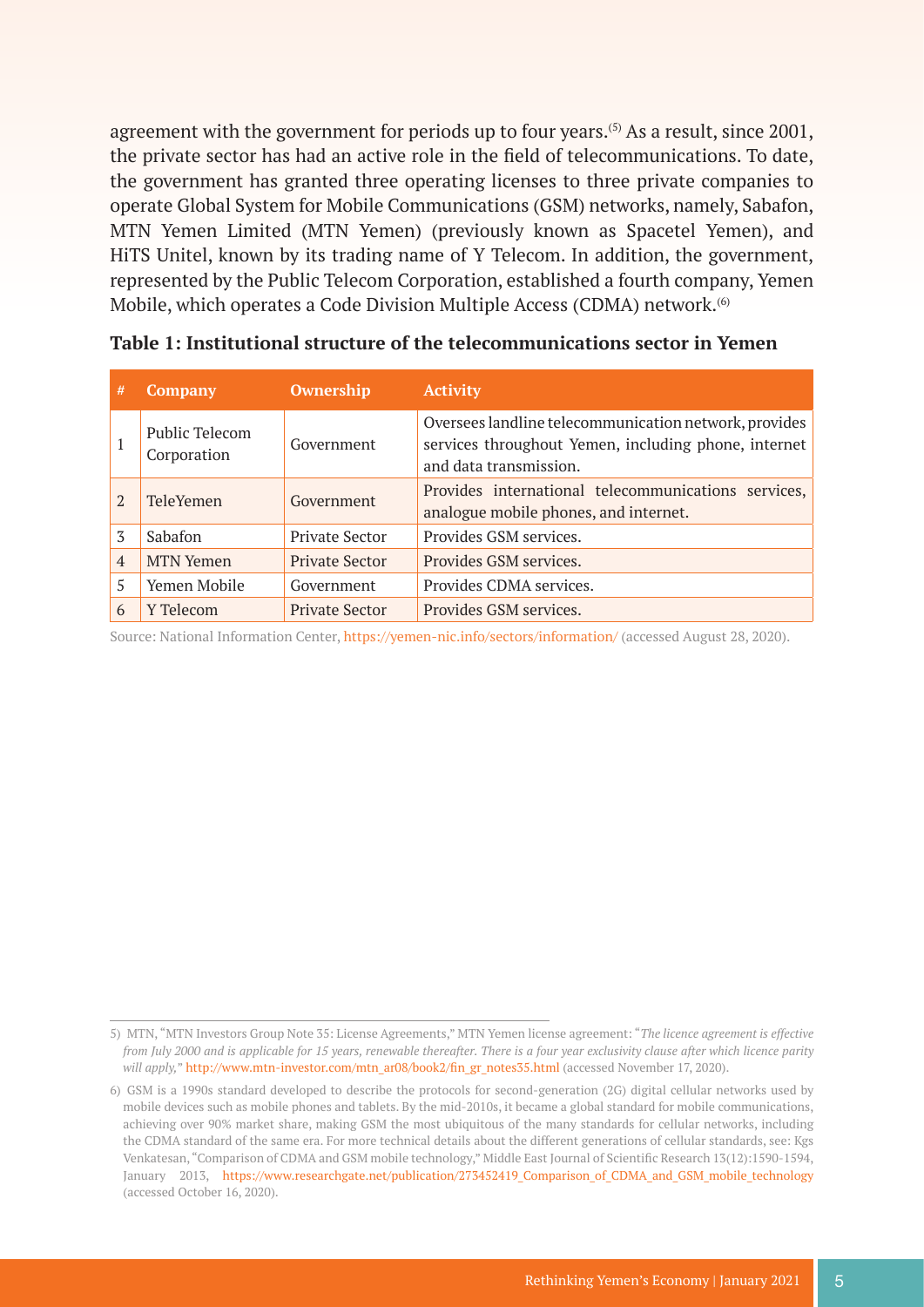## INFRASTRUCTURE AND PERFORMANCE LEVELS

As noted, there are two wireless transmission technologies in Yemen used by local mobile telephone networks. Yemen Mobile, which is majority-owned by the state, provides its services through the CDMA system, while the rest of the carriers use GSM, which was launched for the first time in February 2001. The services provided by these companies are available throughout the Republic of Yemen, although coverage is patchy.

| <b>Company</b>      | <b>Subscribers</b><br>in Millions | <b>Market</b><br><b>Share</b> | <b>Technology</b>                                               | <b>Ownership</b>                                                                                                                                                                                                                                                                                                                                                                                           |
|---------------------|-----------------------------------|-------------------------------|-----------------------------------------------------------------|------------------------------------------------------------------------------------------------------------------------------------------------------------------------------------------------------------------------------------------------------------------------------------------------------------------------------------------------------------------------------------------------------------|
| Yemen<br>Mobile     | 7.5                               | 40%                           | $CDMA - CDMA20001x$<br>$-$ CDMA2000 (2.5G) $-$<br>$1xEV-DO(3G)$ | Public Telecom Corporation: 59.37%<br>Other government entities: 17.3%<br>Private and individual owners: 23.5%                                                                                                                                                                                                                                                                                             |
| Sabafon             | 5.2                               | 28%                           | GSM (2G, 2.5G)                                                  | Al-Ahmar Group: 60%<br>Batelco (Bahrain): 26.9%<br>Other investors, including the Iran<br>For-eign Investment Company.                                                                                                                                                                                                                                                                                     |
| <b>MTN</b><br>Yemen | 5                                 | 27%                           | GSM (2G, 2.5G)                                                  | MTN Group in South Africa: 83%                                                                                                                                                                                                                                                                                                                                                                             |
| Y                   | 0.9                               | 5%                            | GSM(2G)                                                         | Formerly owned by Kuwaiti and<br>Saudi investment companies and<br>investors from the private sector in<br>Yemen, the United Arab Emirates, and<br>Syria, the company was purchased<br>earlier in 2020 by al-Essi Group and<br>other Yemeni businessmen close to<br>President Abdrabbuh Mansour Hadi<br>following its bankruptcy declaration<br>in the Commercial Court in Sana'a in<br><b>March 2020.</b> |

#### **Table 2: Mobile phone services market in Yemen (2019)**

Source: Public Telecom Corporation, 2019 Report, World Bank, Policy Memo, February 2017.

From 2015 to 2019, mobile phone services had mixed performance despite the fact that the general trend in this sector has shown positive growth. The overall number of mobile phone connections rose from 15.7 million in 2014 to 18.6 million lines at the end of 2019.(7) Furthermore, by the end of 2018, the *unique* mobile subscriber

<sup>7)</sup> **(i)** For the 2014 figure, see: Central Statistical Organisation (CSO), "Statistical Year Book for 2016 – Chapter 13: Communications & Information Technology," Summary table ("Main Statistical Indicators of Communications and Information Technology") in Excel sheet labelled "Indicators [AR]," [http://www.cso-yemen.com/publiction/yearbook2016/](http://www.cso-yemen.com/publiction/yearbook2016/Communication_Information_Technology.xls) Communication Information Technology.xls (accessed August 28, 2020). (Original source: Annual Statistical Bulletin of Public Corporation for Wired and Wireless Telecommunications of 2016.) **(ii)** For the 2019 figure, see: Ministry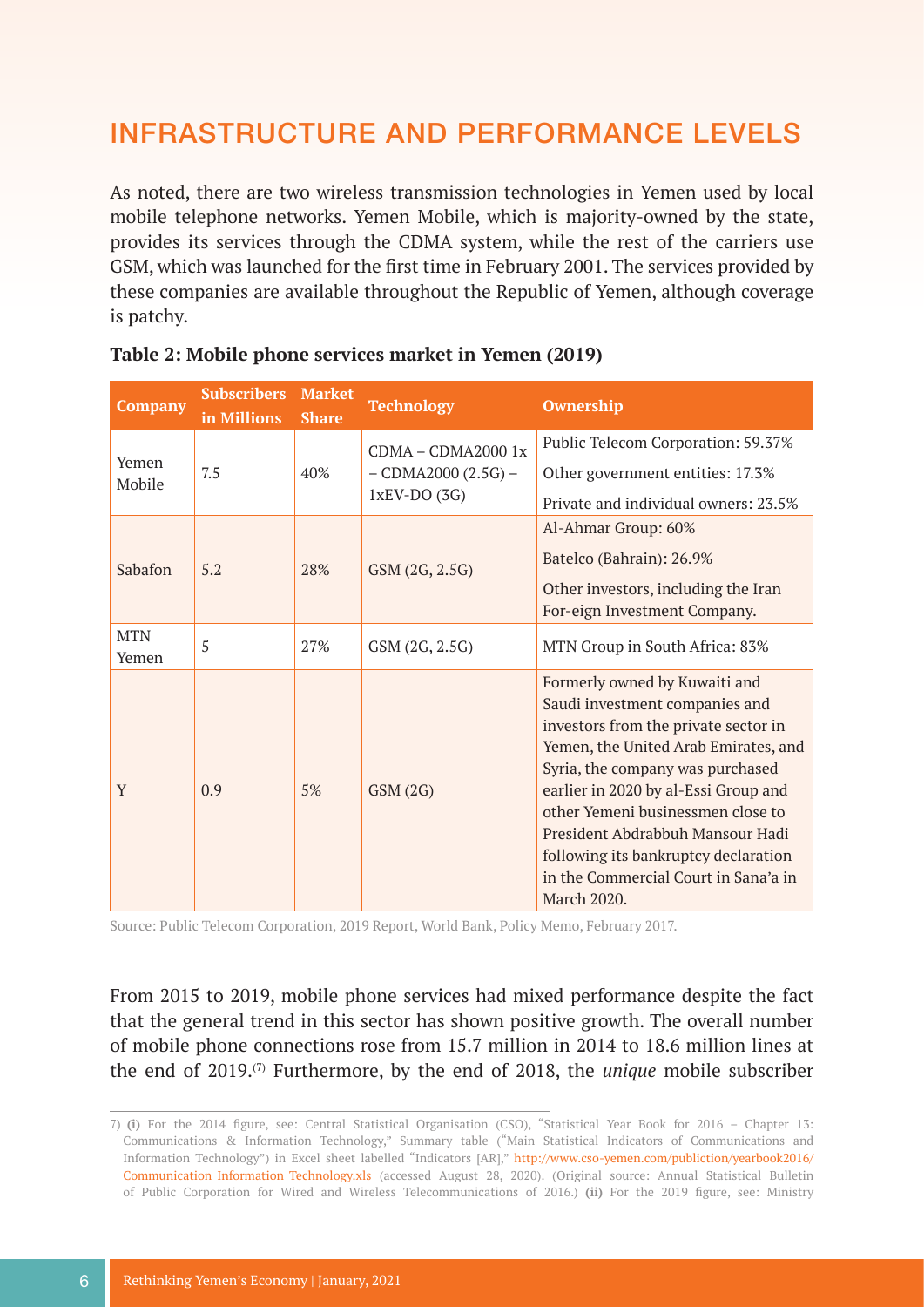penetration rate in Yemen was estimated at 42–43%, compared to a Middle East and North Africa average of 64% and a global average of 66%.<sup>(8)</sup> The unique subscriber base in Yemen by the end of 2014 was estimated at  $46\%$ .<sup>(9)</sup>

It should be noted that TeleYemen provides mobile-satellite services through its mobile satellite communications service called Thuraya, which enables its customers to use Thuraya phones for voice calls, fax services, and internet connections even when other land-based internet and mobile phone services are not operating. In particular, Thuraya provides essential communication services to oil companies, maritime operations, and development activities in remote areas.

Internet services were introduced to Yemen in 1996 by a single provider, TeleYemen.<sup>(10)</sup> It owns the country's International and Internet Gateways (i.e., access to international connectivity via terrestrial and submarine cables). Yemen's internet is linked to the broader region and the rest of the world through four land and three sea cables. Due to the current conflict, Yemen relies on three working links: (1) The al-Wadiyah land port in Hadramawt governorate, which is a border crossing with the Kingdom of Saudi Arabia, (2) the al-Ghaydhah sea port in al-Mahra governorate, linked to an international submarine cable, the Fibre-optic Link Around the Globe (FLAG) Alcatel-Lucent Optical Network (FALCON) cable, which provides Yemen with the majority of its international links to the internet, and (3) the Aden Port, which is a sea port that is linked to two fiber optic cables, one of which is the Aden–Djibouti submarine cable that has been active since 1994 and was upgraded in 2014. The rest of Yemen's internet links are not functioning either because of their destruction during the war, as in the cases of the Haradh and Alab land ports along Yemen's north western border with Saudi Arabia, or because of damage from tropical cyclone Laban, as in the case of the Shihin land port along Yemen's eastern border with Oman. The fragmentation of policies and institutions among the parties to the conflict has also led to the non-usage of internet links, as in the case of the Asia-Africa-Europe 1 (AAE-1) submarine cable in Aden, in which Yemen invested about \$40 million. This link was launched for commercial services in mid-

of Telecommunications and Information Technology (MTIT) (Sana'a), an infographic on the homepage entitled "Telecommunication and Information Technology Infrastructure Indicators 2019 [AR]," [http://www.yemen.gov.ye/portal/](http://www.yemen.gov.ye/portal/portals/4/upload/%D8%A7%D9%86%D9%81%D9%88%D8%AC%D8%B1%D8%A7%D9%81%D9%) [portals/4/upload/%D8%A7%D9%86%D9%81%D9%88%D8%AC%D8%B1%D8%A7%D9%81%D9%8A%D9%83/1.jpg](http://www.yemen.gov.ye/portal/portals/4/upload/%D8%A7%D9%86%D9%81%D9%88%D8%AC%D8%B1%D8%A7%D9%81%D9%) (accessed August 28, 2020).

<sup>8)</sup> GSM Association (GSMA), "The Mobile Economy: Middle East & North Africa 2019," 2019, pp. 2: "*For context, the global average at the end of the same period was 66%,*" 4, and 9 (Figure 2: The GCC Arab States lead the region in terms of subscriber penetration (Q2 2019)), [https://www.gsma.com/mobileeconomy/wp-content/uploads/2020/03/GSMA\\_MobileEconomy2020\\_](https://www.gsma.com/mobileeconomy/wp-content/uploads/2020/03/GSMA_MobileEconomy2020_MENA_Eng.pdf) MENA Eng.pdf (accessed August 28, 2020). Note that unique subscriptions differ from mobile connections—a single subscriber can have multiple connections (i.e., active mobile phone numbers/SIM cards). However, the details of GSMA's methodology for calculating unique penetration rates are unknown.

<sup>9)</sup> GSM Association (GSMA), "The Mobile Economy: Arab States 2015," 2015, p. 8 (Figure captioned "Arab States penetration by country (Q2 2015)"), [https://data.gsmaintelligence.com/research/research/research-2015/the-mobile-economy-arab](https://data.gsmaintelligence.com/research/research/research-2015/the-mobile-economy-arab-states-201)[states-2015](https://data.gsmaintelligence.com/research/research/research-2015/the-mobile-economy-arab-states-201) or [https://data.gsmaintelligence.com/api-web/v2/research-file-download?id=18809327&file=the-mobile](https://data.gsmaintelligence.com/api-web/v2/research-file-download?id=18809327&file=the-mobile-econ)[economy-arab-states-2015-1482139932360.pdf](https://data.gsmaintelligence.com/api-web/v2/research-file-download?id=18809327&file=the-mobile-econ) (accessed August 28, 2020).

<sup>10)</sup> TeleYemen has been the sole licensed provider of the international telecommunication services in Yemen since 1972. It was established as a subsidiary company of the British company "Cable & Wireless plc" C&W, until 1990 when the Yemen Public Telecom Corporation (PTC) became a partner with C&W with a 49% of the total shares and then the company's name changed to TeleYemen. In 2004, TeleYemen became a 100% state-owned entity with 75% of shares owned by PTC and 25% owned by the Yemen Post & Postal Savings Corporation.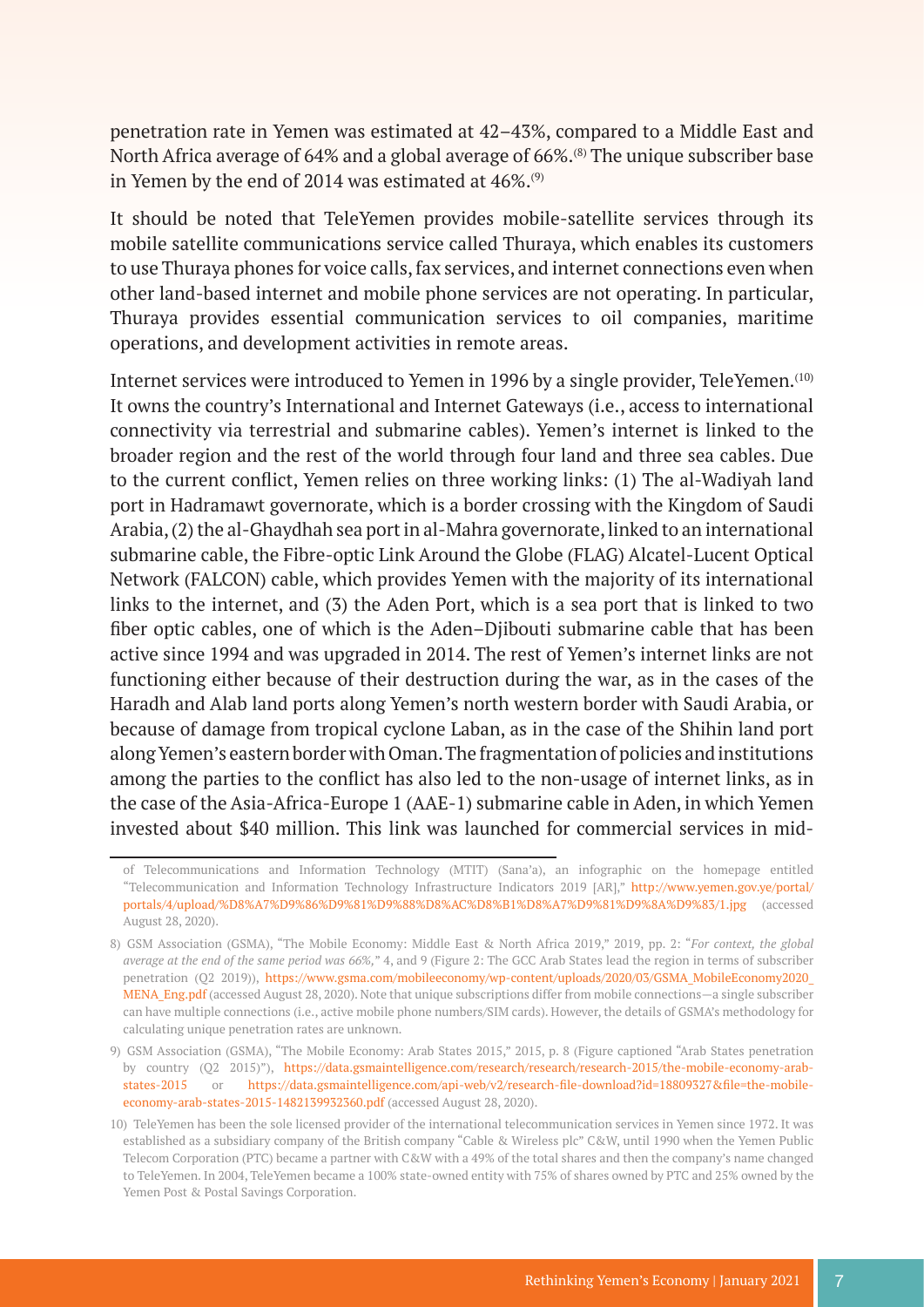2017. Another example is the FLAG FALCON submarine cable in Hudaydah governorate, in which Yemen invested about \$30 million. Once again, Yemen has been unable to use this service since 2017 because of the difficulties encountered in completing the connection through Yemen as a result of the ongoing war.(11)

TeleYemen provides a number of other internet-related services, like web hosting, data transmission, domain name services, and IP address services. Over the past few years, there has been noticeable growth in the number of internet users in Yemen, reaching 7.2 million at the end of 2019, compared to 3.2 million users in 2014. The number of broadband internet (ADSL) subscribers reached 355,058 in 2019 according to the Ministry of Telecommunications and Information Technology (Sana'a), up from an estimated 340,000 in 2014 as estimated by a non-official source.<sup>(12)</sup> However, when the ministry's 2019 figure is cross-referenced with available official estimates for the preceding years, we see that the number of subscribers has significantly dropped from 427,699 in 2017 and 385,251 in 2016.(13)

| Table 3: Highlights of the makeup of Yemen's telecommunications market by |  |
|---------------------------------------------------------------------------|--|
| segment                                                                   |  |

| #                                                     | 2014       | 2019        | <b>Change</b>        |
|-------------------------------------------------------|------------|-------------|----------------------|
| Population <sup>(14)</sup>                            | 25,956,000 | 29,665,000  | $14\%$ (+)           |
| Uniquemobilesubscriberpenetrationrate <sup>(15)</sup> | 46%        | $-42 - 43%$ | $4-3$ % points $(-)$ |
| Mobile phone connections <sup>(16)</sup>              | 15,708,035 | 18,597,333  | $18\%$ (+)           |
| Internet users <sup>(17)</sup>                        | 3,236,679  | 7,190,000   | $122\%$ (+)          |
| Operated landlines <sup>(18)</sup>                    | 1,123,318  | 1,189,397   | $6\% (+)$            |
| Broadband internet subscribers <sup>(19)</sup>        | 340,000    | 355,058     | $4\%$ (+)            |

Sources: CSO, MTIT (Sana'a), GSMA, and ITU.

11) "An Economic Expert Interviews the Minister of Telecommunications on the Future of Telecom Companies' Business Activity and Whether or Not They Are Being Targeted [AR]," Aden Time, February 17, 2020, [http://aden-tm.net/NDetails.](http://aden-tm.net/NDetails.aspx?contid=117958) [aspx?contid=117958](http://aden-tm.net/NDetails.aspx?contid=117958) (accessed August 28, 2020).

- 12) See Table 3 for detailed citations of all these 2014 and 2019 figures and others.
- 13) Central Statistical Organisation (CSO), "Statistical Year Book for 2017 Chapter 13: Communications & Information Technology," Summary table ("Main Statistical Indicators of Communications and Information Technology") in Excel sheet labelled "Indicators [AR]," http://www.cso-yemen.com/publiction/yearbook2017/Communication Information Technology. [xls](http://www.cso-yemen.com/publiction/yearbook2017/Communication_Information_Technology.xls) (accessed August 28, 2020). (Original source: Annual Statistical Bulletin of Public Corporation for Wired and Wireless Telecommunications of 2016.)

14) Central Statistical Organization (CSO), "Projections for 2005-2025," June 2010.

- 15) **(i)** For 2014 data, see: GSMA, "The Mobile Economy: Arab States 2015," op. cit. **(ii)** For 2019 data, see: GSMA, "The Mobile Economy: Middle East & North Africa 2019," op. cit. Recall that unique subscriptions differ from mobile connections.
- 16) **(i)** For 2014 data, see: CSO, "Statistical Year Book for 2016 Chapter 13: Communications & Information Technology," op. cit. **(ii)** For 2019 data, see: MTIT (Sana'a), "Telecommunication and Information Technology Infrastructure Indicators 2019 [AR]," op. cit.

18) Ibid.

<sup>17)</sup> Ibid.

<sup>19)</sup> **(i)** For 2014 data, see: International Telecommunication Union (ITU), ICT-Eye (online database), [https://www.itu.int/net4/](https://www.itu.int/net4/ITU-D/icteye/#/query) [ITU-D/icteye/#/query](https://www.itu.int/net4/ITU-D/icteye/#/query) (accessed August 28, 2020). Official data not available for this year because until 2014, available official statistics by TeleYemen and the Public Telecom Corporation used to combine ADSL and dial-up internet subscriptions (See: CSO, "Statistical Year Book for 2016 – Chapter 13: Communications & Information Technology," op. cit.). **(ii)** For 2019 data, see: MTIT (Sana'a), "Telecommunication and Information Technology Infrastructure Indicators 2019 [AR]," op. cit.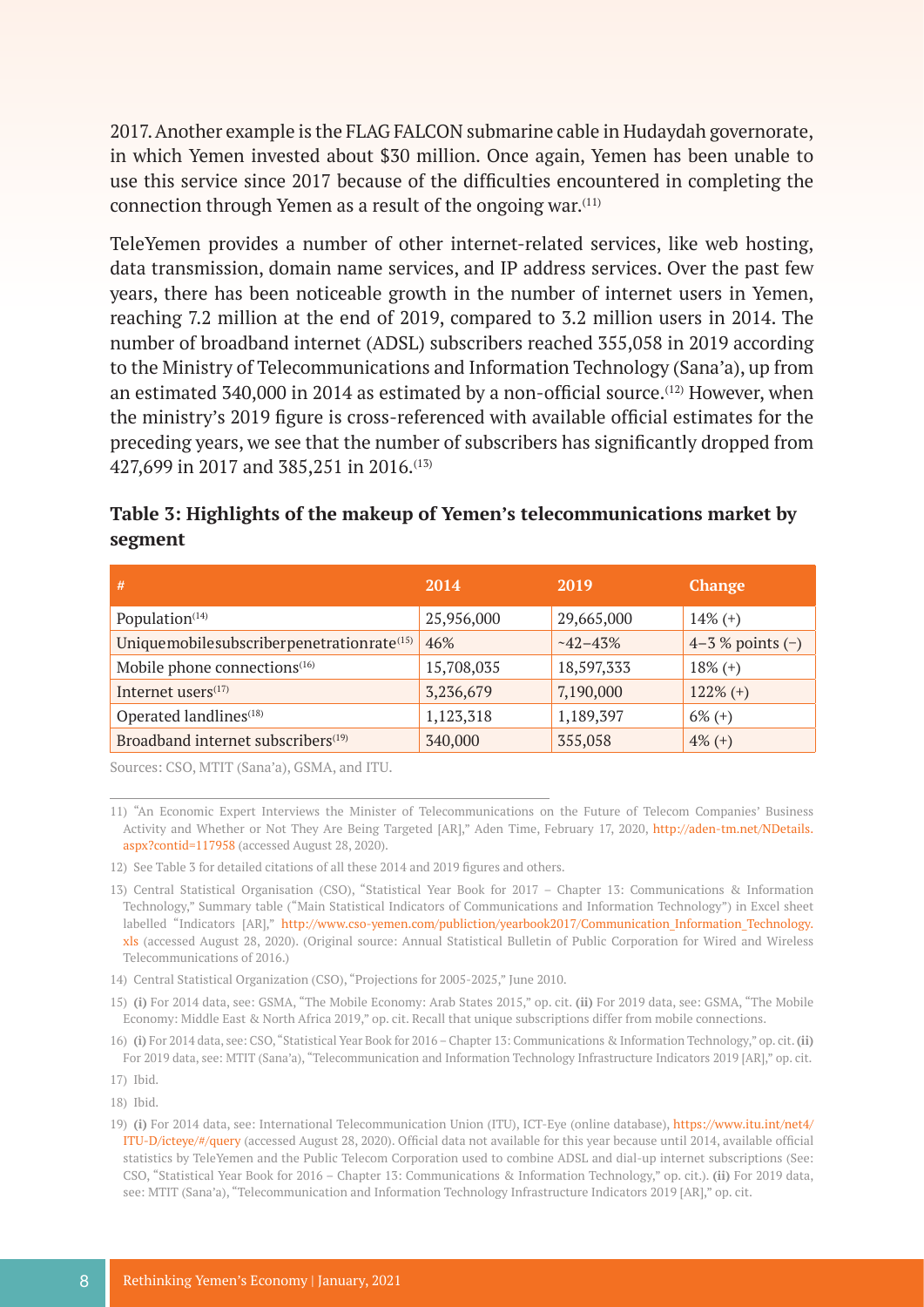The prices of these services are one of the main factors in their spread or lack thereof throughout society, taking into account per capita income and educational levels. In this regard, recent studies show that the price of mobile phone services in Yemen is lower than the average price in the Arab world, with Yemen having the  $7<sup>th</sup>$  lowest price point out of 22 countries in 2017, an improvement of its rank by three positions compared to 2015 and 2016. The price of a bundle of 300 calls was around \$56.90 (considering purchasing power parity and value-added tax), compared to an average of around  $$69.40$  in the Arab world.<sup>(20)</sup>

However, when it comes to mobile data, Yemen is one of the most expensive countries in the world, and the most expensive country in the Arab world, according to Cable.<sup> $(21)$ </sup> This study compared mobile data prices around the world in 2020, with Yemen ranking last among Arab countries with a single gigabyte costing around \$15.98. Somalia provided mobile data for the lowest cost among the Arab states, at an average price of around \$0.50 per gigabyte.





Source: Cable.co.uk, 2020.

<sup>20)</sup> Nasser Al-Fadhel, "Comparative Study of Communication Prices in Arab Countries," 16th Annual Arab Regulators Network (AREGNET) Meeting, Manama, October 2018.

<sup>21)</sup> Cable.co.uk, "Worldwide mobile data pricing: The cost of 1GB of mobile data in 228 countries," [https://www.cable.co.uk/](https://www.cable.co.uk/mobiles/worldwide-data-pricing/#regions) [mobiles/worldwide-data-pricing/#regions](https://www.cable.co.uk/mobiles/worldwide-data-pricing/#regions) (accessed August 29, 2020). According to the source, data from 5,554 mobile data plans in 228 countries were gathered and analyzed between February 3–25, 2020. The average cost of one gigabyte (1GB) was then calculated and compared to form a worldwide mobile data pricing league table.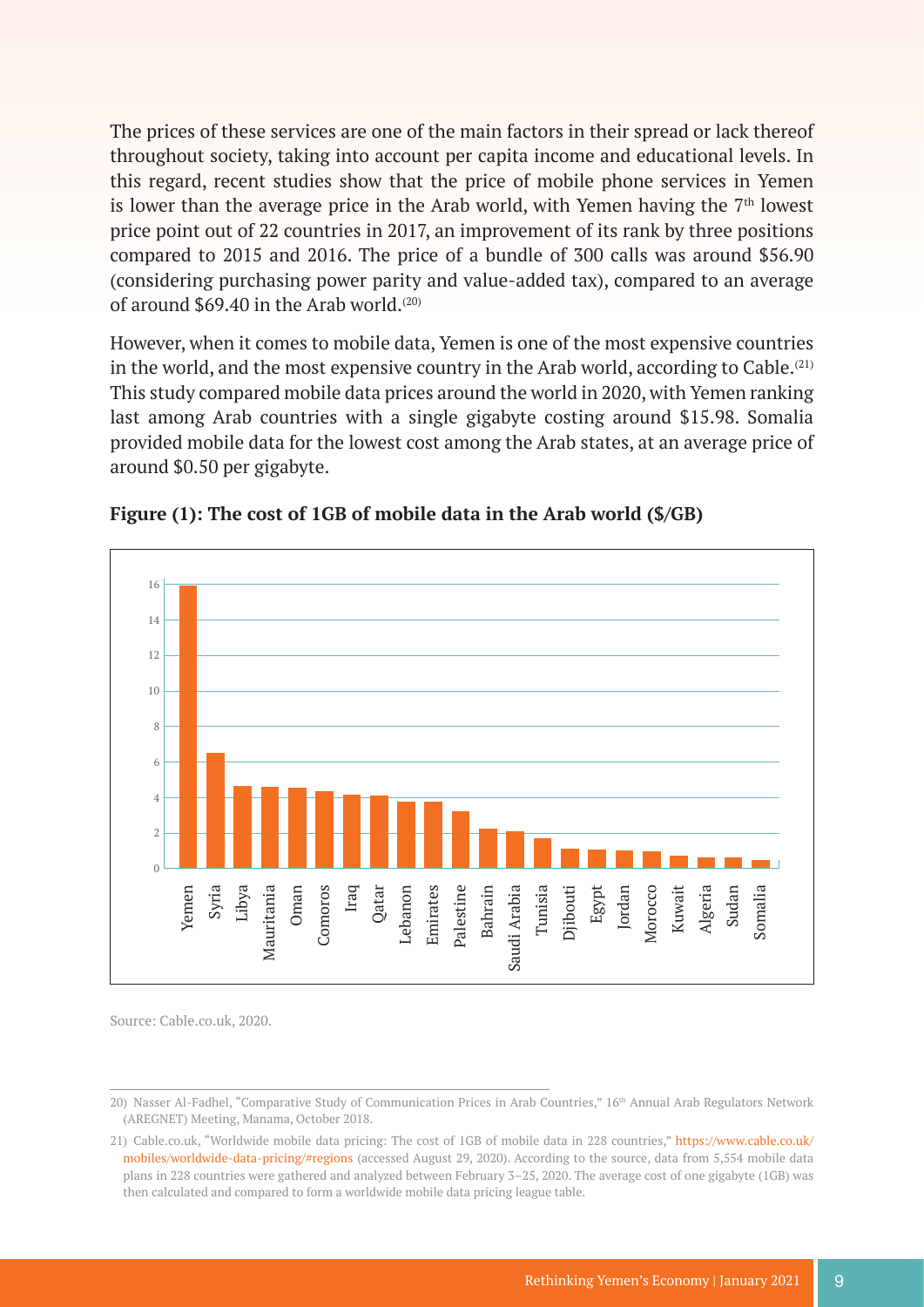### IMPACTS OF THE CONFLICT

According to an estimate by the Ministry of Telecommunications and Information Technology in Sana'a, which is under the control of Ansar Allah authorities, the total wartime losses of the telecommunications sector as of March 2020 are estimated at \$4.1 billion due to the damage or destruction of infrastructure, including facilities, telecommunications towers and stations, telephone centrals; confiscation of equipment arriving at Yemen's ports; and the inability to utilize some of the international internet cables due to the ongoing conflict as earlier noted. $(22)$  Other sources estimate that around 200 out of Yemen Mobile's 850 transmission stations were not operating as of March 2019 due to the conflict.<sup>(23)</sup>

In this regard, the third phase of the World Bank's Dynamic Damage and Needs Assessment (DNA) estimates that 25% of the telecommunication sector's assets were either damaged or destroyed since the onset of the war. These estimates are based on satellite imagery, and thus they likely do not capture the full scale of the inflicted damages, particularly because some ICT towers or other facilities such as hangars for telecommunications equipment may not have been visible during the survey. For example, some of the on-ground assessments conducted in the city of Ta'iz suggest that the actual damages largely exceed what was estimated via the satellite survey. Furthermore, the survey does not take into account the ongoing maintenance and re-construction carried out by the different network operators when they have the opportunity to access affected areas. Finally, it is noteworthy that Hudaydah and Sa'ada were the hardest hit governorates in terms of mobile network asset losses, where it is estimated that 75% of the assets in those two areas have been damaged or lost.<sup> $(24)$ </sup>

<sup>22)</sup> Ministry of Telecommunications and Information Technology (MTIT) (Sana'a), an infographic on the infographics web page, [http://www.yemen.gov.ye/portal/Portals/4/](http://www.yemen.gov.ye/portal/Portals/4/upload/%D8%A7%D9%86%D9%81%D9%88%D8%AC%D8%B1%D8%A7%D9%81%D9%) [upload/%D8%A7%D9%86%D9%81%D9%88%D8%AC%D8%B1%D8%A7%D9%81%D9%8A%D9%83/%D8%AC%D8%B1%D8%A7%D8%A6%D9%85%20](http://www.yemen.gov.ye/portal/Portals/4/upload/%D8%A7%D9%86%D9%81%D9%88%D8%AC%D8%B1%D8%A7%D9%81%D9%) [%D8%A7%D9%84%D8%B9%D8%AF%D9%88%D8%A7%D9%86.jpg](http://www.yemen.gov.ye/portal/Portals/4/upload/%D8%A7%D9%86%D9%81%D9%88%D8%AC%D8%B1%D8%A7%D9%81%D9%) (accessed August 28, 2020).

<sup>23)</sup> "Between Houthi Extortion and Government Failure.. Yemen Telecommunications Fight to Survive [AR]," al-Khaleej Online, March 22, 2019,<http://khaleej.online/64z4Ba> (accessed August 28, 2020).

<sup>24)</sup> World Bank, Dynamic Damage and Needs Assessment (DNA) – Phase 3, 2020, pp. 91–100.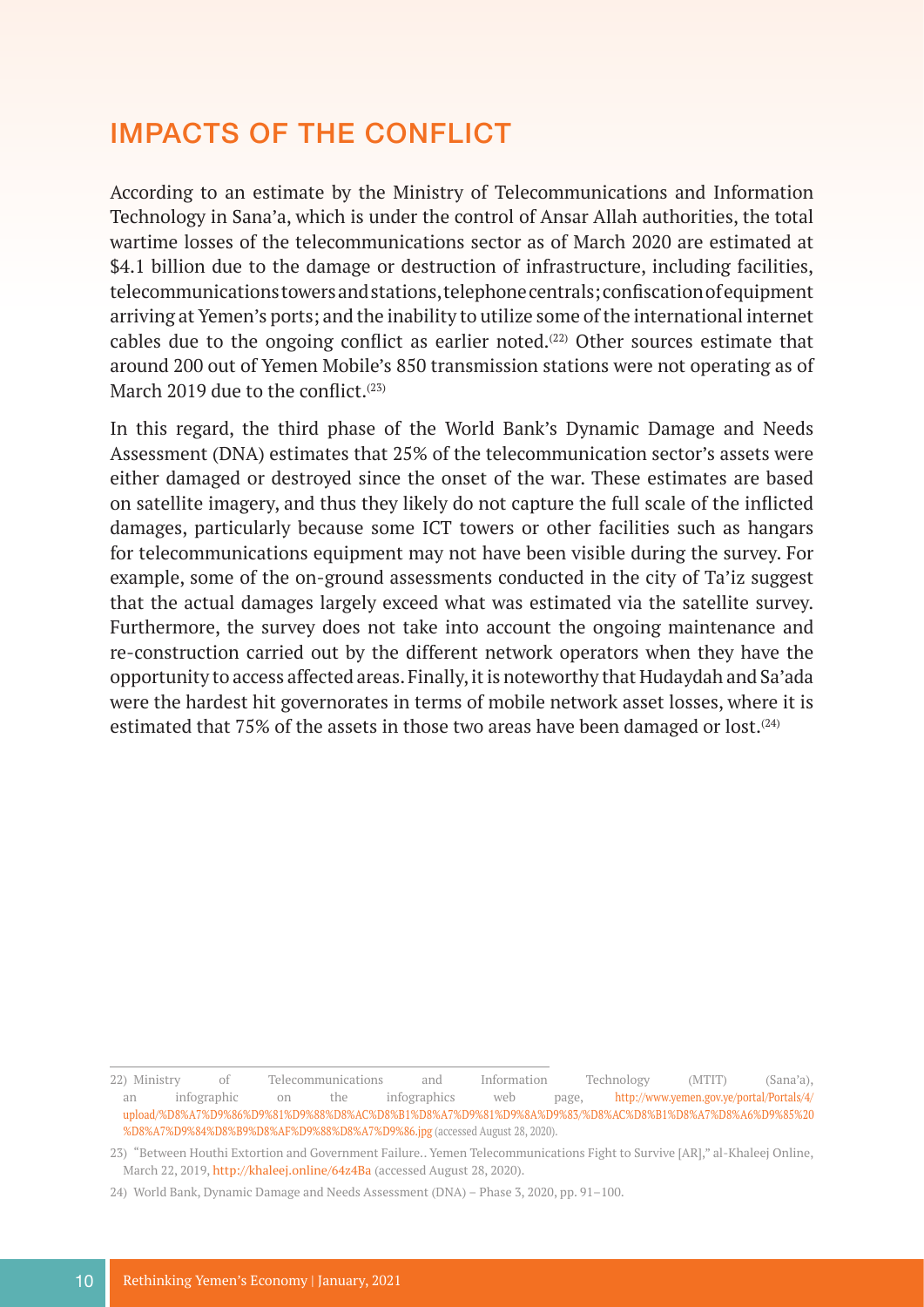

**Figure (2): Physical damages to the telecommunications sector in Yemen by asset type(25)**

Source: World Bank, DNA – Phase 3, 2020.

In addition to the above-mentioned losses, telecommunications companies, especially mobile service providers in the private sector, have experienced losses due to fuel shortages. Companies need fuel to power the generators that provide electricity to their offices, servers, and transmission stations in various parts of the country. Cyclones that have affected some southern governorates have also damaged telecommunications towers and network infrastructure in those areas. All of these factors have reportedly led to a reduction of coverage by around  $40\%$ .<sup>(26)</sup>

Companies have also suffered large financial losses due to institutional and policy divisions and financial demands by the authorities in Sana'a and Aden, as well as the confiscation of assets and extortion by some security agencies and militias. One company, Y Telecom, had to declare bankruptcy in March 2020, leaving behind its equipment and offices in Sana'a and arranging to restart its operations in Aden using 4G technology.

From January to March 2020, there was a wide scale internet outage in Yemen due to damage to the FALCON cable near the Suez Canal. The internet outage disrupted commercial business activity, internal and external financial transfers, as well as other official and private communications throughout Yemen.

<sup>25)</sup> BTS shelters are small shelters at the base of towers that house a device called the base transceiver station (BTS), a piece of equipment that facilitates wireless communication between user equipment and a network.

<sup>26)</sup> Al-Khaleej Online, op. cit.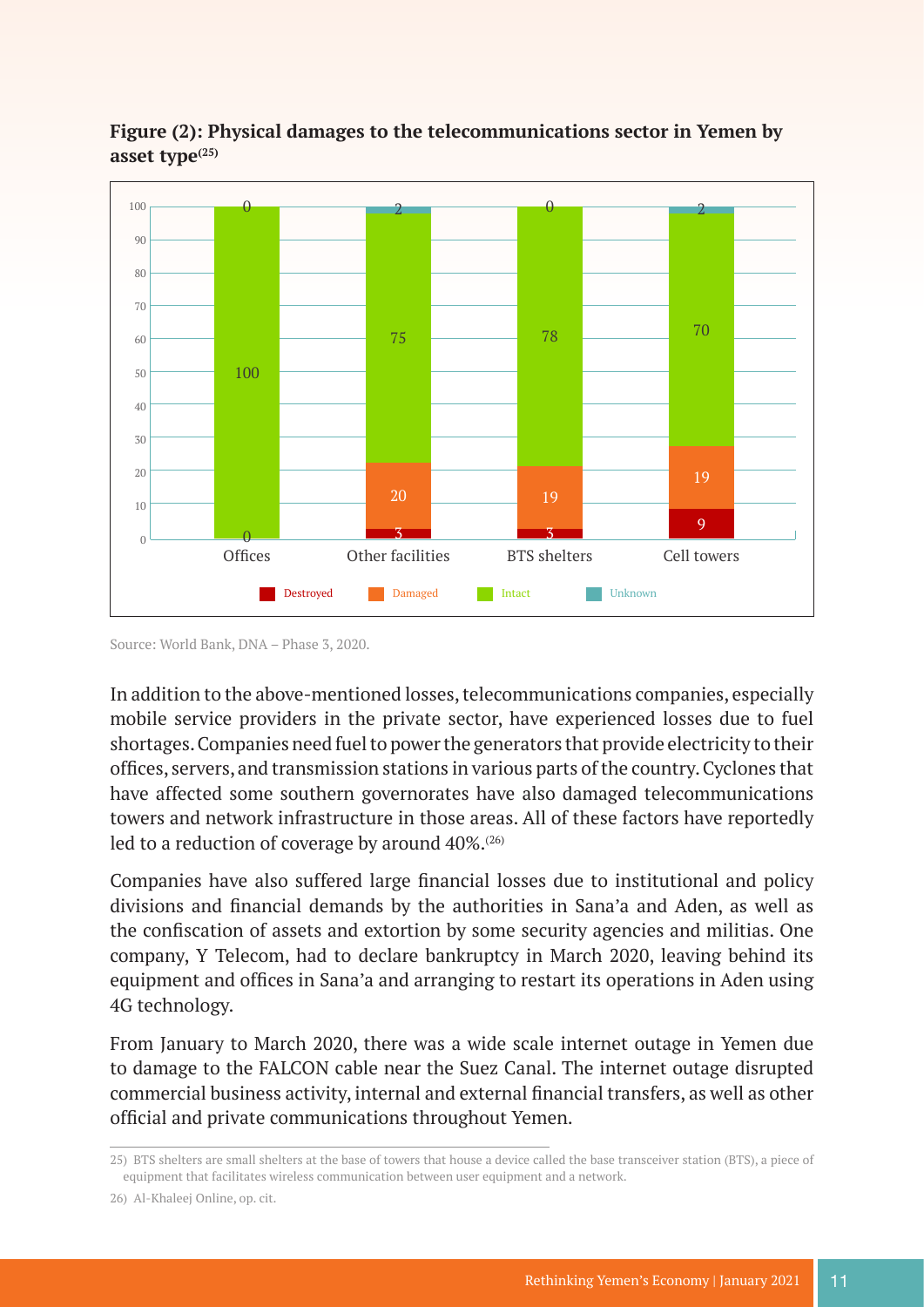Another result of the war has been the loss of opportunities to develop and modernize Yemen's telecommunications technologies. Many of the licensing agreements with companies operating in the sector were nearing expiry just before the war started in 2015. Renegotiated licenses would have enabled these companies to provide nextgeneration mobile internet services.(27) Only the state-owned mobile phone company Yemen Mobile has been granted permission to provide mobile internet services using  $3G$  technology.<sup>(28)</sup> The rest of the mobile telecommunications operators have only been granted licenses by the Ministry of Telecommunications and Information Technology to provide 2G or 2.5G mobile internet services, which have a limited capacity.(29) Restrictions preventing these companies from developing their technology and services result in indirect losses to the companies, the telecommunications sector in general, and consumers.<sup>(30)</sup> Another source of indirect losses is the fragile, complicated, and high-risk investment environment, which has discouraged investors from entering the Yemeni market, despite its large size and the plethora of services that are not being provided by companies currently operating in the sector.

The continuing conflict risks deepening the institutional divides in the various vital economic sectors, including telecommunications. For example, the internationally recognized government has opened a new portal for the provision of internet services called Aden Net, using 4G technology.<sup>(31)</sup> Both Sabafon and Y Telecom have been preparing to shift to 4G through this new portal. $(32)$ 

<sup>27)</sup> The licenses granted to the two largest operators in the private sector (MTN Yemen and Sabafon) expired in 2015, and there have been negotiations since that time to extend them temporarily until new licenses can be negotiated. For instance, MTN's most recent financial reports indicate that MTN Yemen was granted a new short-term extension on January 1, 2020, for 900MHz and 1800MHz licenses for two years (see: MTN Group Limited, "Annual financial statements for the year ended 31 December 2019," March 11, 2020, p. 72, <https://www.mtn.com/wp-content/uploads/2020/04/MTN-Annual-financial-statements.pdf> (accessed December 2, 2020)).

<sup>28)</sup> As noted, the Ministry of Telecommunications and Information Technology is responsible of issuing licenses. In 2004, Yemen Mobile took over TeleYemen cellular network and replaced its analogue services with CDMA services and was granted a 3G license by the ministry.

<sup>29)</sup> As noted, licenses are granted to mobile operators by the Ministry of Telecommunications and Information Technology (MTIT). Before 2015, there were negotiations between the ministry and mobile operators like MTN Yemen and Sabafon for the renewal of their licenses and migration of their networks to 4G. At that time, the operators' point of view was that they were already licensed to operate and they should only have to pay fees for the new 4G services, whereas the ministry's point of view was that 4G was an entirely new offering that requires a different kind of equipment and infrastructure. Thus, according to the ministry, a new license is needed, not just new fees. At any rate, all discussions regarding migration to 4G came to a halt post-2015 due to the wartime blockade that has prevented any new telecom equipment from entering the country.

<sup>30)</sup> Halewood and Decoster, op. cit., p. 2: "*Only the state-owned mobile operator, Yemen Mobile was provided permission to provide 3G services. The others only had licenses to offer 2G or 2.5G services, with 2.5G allowing for very limited data capacity.*"

<sup>31)</sup> The performance of Aden Net is still lagging behind, and its coverage is limited to some districts in the governorate of Aden only. Furthermore, it conducts its business in a monopolistic manner. For instance, Aden Net is the only seller of Aden Net internet modems. Furthermore, because of its limited financial resources, it is unable to supply them in sufficient quantities. This has resulted in very high internet prices that are beyond reach for most people, in addition to creating a new black market for selling these modems.

<sup>32)</sup> In September 2020, Sabafon announced launching its operations from Aden to offer its services to areas under the internationally recognized government's control via a network that is technically and administratively independent from Sana'a.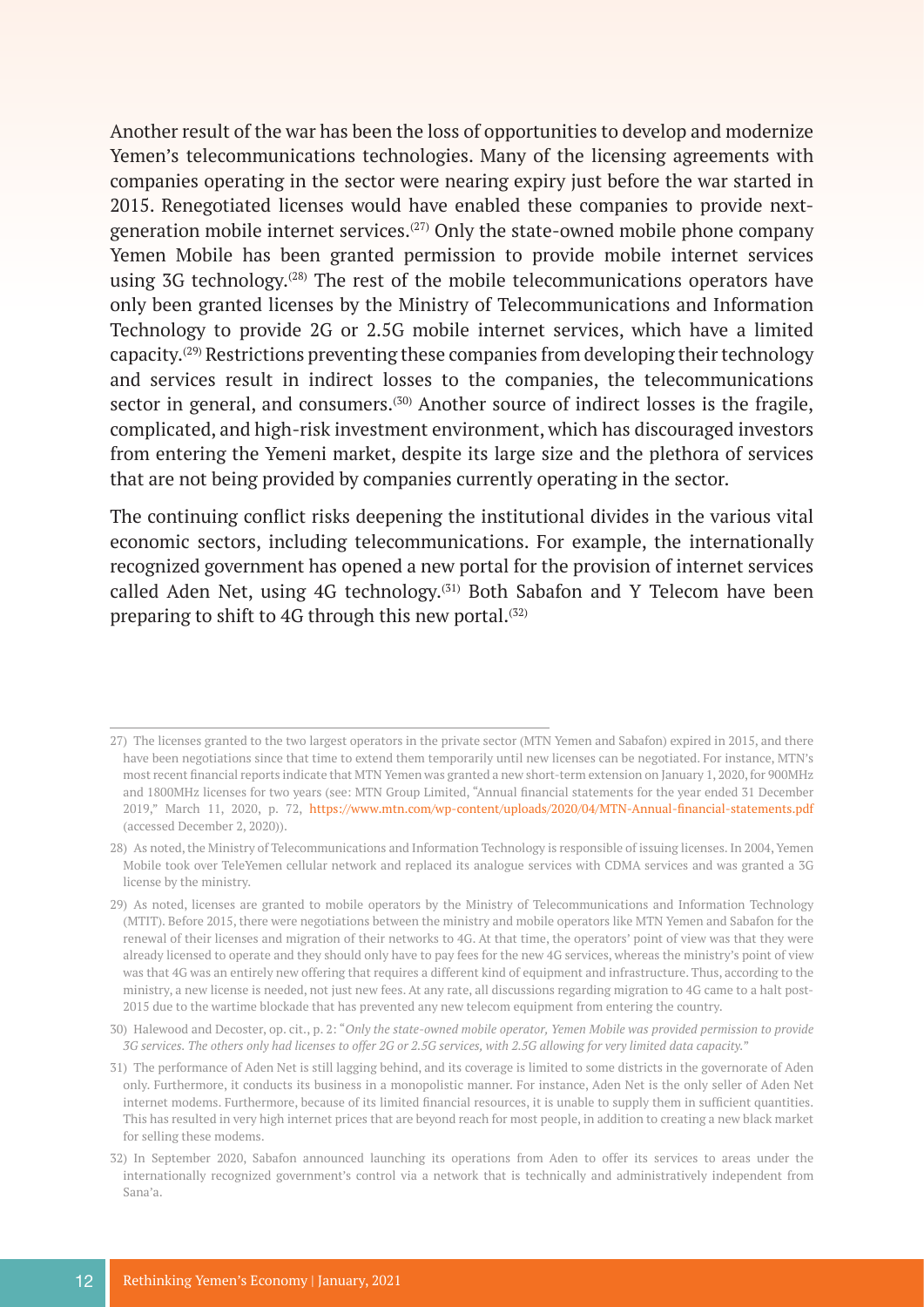

#### Figure (3): Aden Net coverage<sup>(33)</sup>

Despite the conflict's destruction and the challenges, it has created for the operating environment, the new political, economic, and social reality it has imposed has also created new opportunities in the telecommunications and information technology sector. For example, there has been an increase in demand for internet services, especially due to the electricity outages whereby many consumers have become reliant on access to the internet to follow news and developments affecting their daily lives. The increased demand for these services has led to:

• The spread of limited, small-scale local networks in the neighborhoods of major cities, towns, and even villages; these networks are operated by large numbers of youth and people who have lost their other jobs due to the war.(34) The Ansar

<sup>33)</sup> Aden Net, "Coverage Map [AR],"<https://www.adennet4g.net/index.php/ar/2018-07-17-07-54-46> (accessed October 16, 2020).

<sup>34</sup>) The local networks are established in neighborhoods, cities, towns, and rural areas. They are wi-fi networks whose operators subscribe to the Super Net service from Yemen Net, the dominant Internet Service Provider, and then provide internet services through prepaid cards.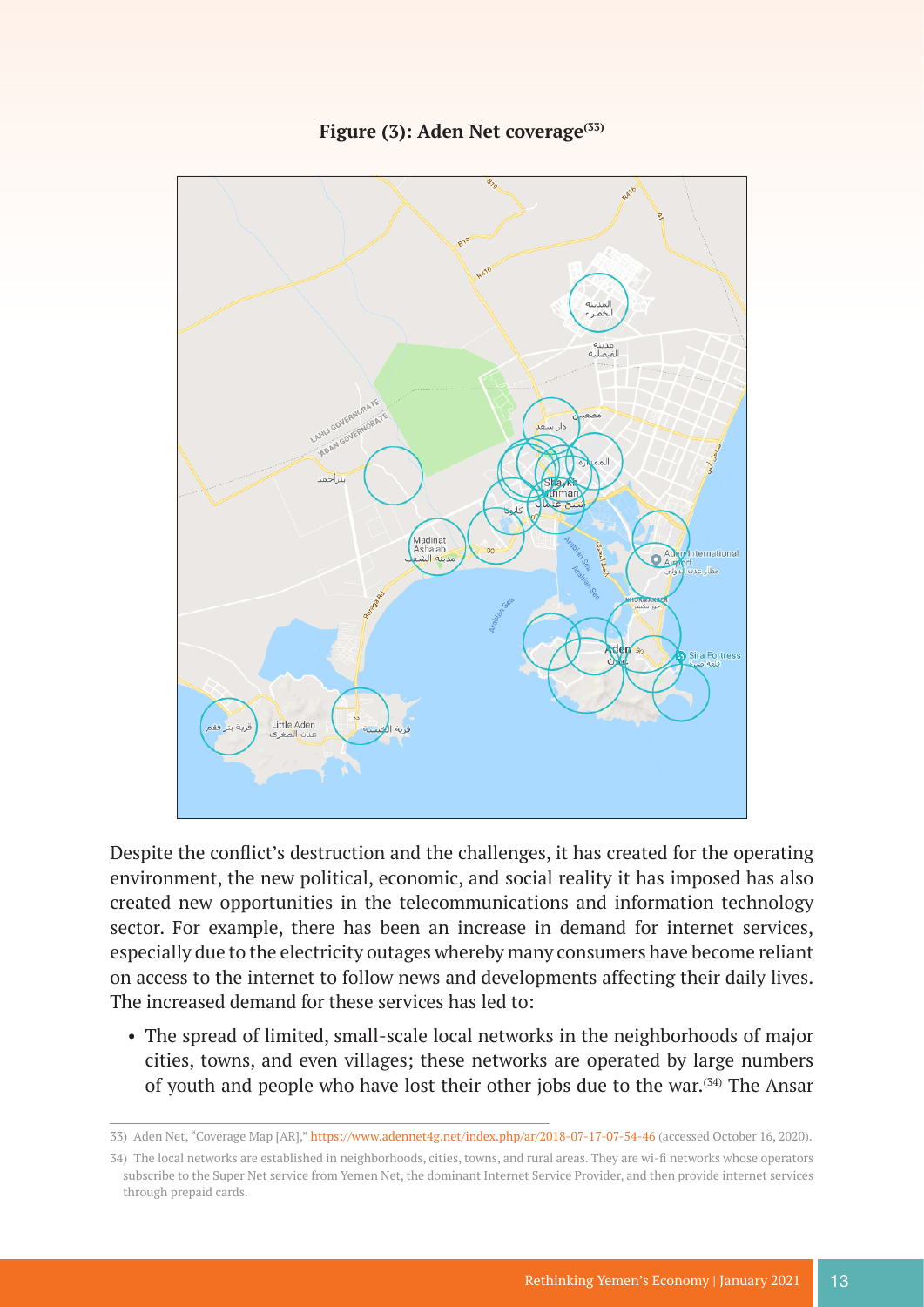Allah authorities temporarily outlawed these local networks in late 2019.(35) Under pressure from the owners of these networks, they have now been permitted to resume their business.

- Increased use of technology and social media platforms for financial transactions, especially WhatsApp, by money exchange companies, and the use of these applications by some small and micro-finance institutions, like the National Microfinance Foundation.<sup>(36)</sup>
- An increase in commercial activities and services that are linked to the internet, mobile services, and secondary sectors, like mobile accessories, maintenance, and programming services. The 2019 Rapid Business Survey showed that 26.4% of the total number of enterprises operating in Yemen's telecommunications, information, and related services are new and were established during the period from 2015 to 2019.(37)

<sup>35</sup>) Casey Coombs, "In Yemen, the internet is a key front in the conflict," Coda, March 10, 2020, "*Houthi government in Sanaa announced that it would no longer issue business permits to the community networks*", [https://www.codastory.com/authoritarian](https://www.codastory.com/authoritarian-tech/yemen-internet-conflict/)[tech/yemen-internet-conflict/](https://www.codastory.com/authoritarian-tech/yemen-internet-conflict/) (accessed August 28, 2020).

<sup>36)</sup> Sharaf al-Kibsi and Mustafa Hantoush, "*WhatsApp in War-Torn Yemen Opens Opportunities to Improve Resilience, Livelihood, and Prosperity Through Microfinance Communication Innovation,*" National Microfinance Foundation, March 2018, [https://](https://www.findevgateway.org/sites/default/files/publications/files/whatsapp_in_yemen_microfinance_) [www.findevgateway.org/sites/default/files/publications/files/whatsapp\\_in\\_yemen\\_microfinance\\_v2\\_0.pdf](https://www.findevgateway.org/sites/default/files/publications/files/whatsapp_in_yemen_microfinance_) (accessed August 28, 2020).

<sup>37)</sup> Small & Micro Enterprise Promotion Service (SMEPS), "Yemen Rapid Business Survey 2019" (unpublished).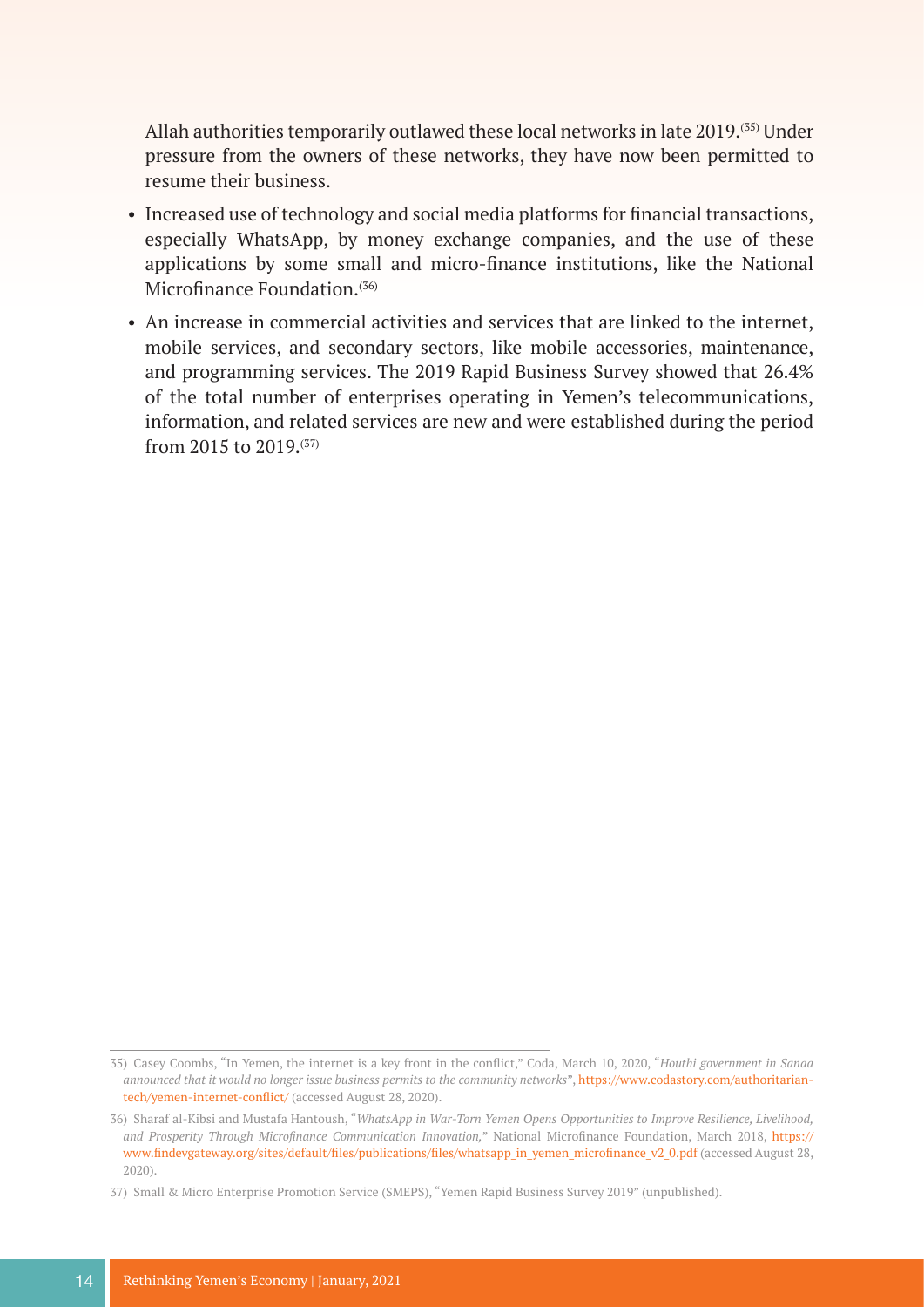# **CHALLENGES**

#### **Organizational Challenges**

- 1. The legal and institutional environment regulating the telecommunications sector is inadequate. Having remained unchanged since 1996, it has not kept up with the rapid and successive developments in this sector and has thus weakened the quality of services and limited revenues.
- 2. The institutional divide and politicization of the telecommunications sector is another challenge. These developments have further complicated the situation and have led to conflicting policies, which have baffled service-providers, affecting the quality of services provided to users, as follows:
	- a. Operators are now required to pay licensing fees and taxes to both the internationally recognized government and the de facto Ansar Allah authorities, as each party perceives itself as the legitimate authority.
	- b. Operators are perceived by the internationally recognized government and Ansar Allah authorities as complicit in helping one party to spy on the other.
- 3. The political, regulatory, and operational roles within the sector have not been properly separated, especially with regard to the provision of internet services solely through government corporations. There is a monopoly in the internet market, which has led to the deterioration of services and excessively high prices compared to other countries in the region and around the world.

### **Operational Challenges**

- 1. The reliance on a weak and fragile infrastructure to provide ADSL (land-based) internet services has limited bandwidth and internet speeds in Yemen.<sup>(38)</sup> Copper wires, installed for the purpose of landline phone communication, were used to add ADSL services instead of far superior fiber optic cable.<sup>(39)</sup>
- 2. The importation of the equipment and tools necessary to replace what was destroyed during the war, as well as to modernize the networks to use 4G technology, is prohibited by the coalition.

<sup>38</sup>) As already noted, until 2014, available official statistics by TeleYemen and the Public Telecom Corporation used to combine ADSL and dial-up internet subscriptions—*not* users, because statistics differentiate between internet users in Yemen and subscribers to the different internet services available in the country, namely, ADSL and dial-up—putting the combined total for 2014 at 998,856 (See: CSO, "Statistical Year Book for 2016 – Chapter 13: Communications & Information Technology," op. cit.). However, by subtracting the ADSL-only subscriptions estimated in Table 3 at 340,000 in 2014 from this total figure of 998,856, we estimate that the total dial-up subscriptions in 2014 would have amounted to 658,856 subscribers.

<sup>39)</sup> Abdulqadir Othman, "Internet in Yemen: The Nightmare of War and the Curse of Monopoly [AR]," The New Arab, December 15, 2019, <https://www.alaraby.co.uk/medianews/d7a9b457-9681-47b4-abcc-249fca044438>(accessed August 28, 2020).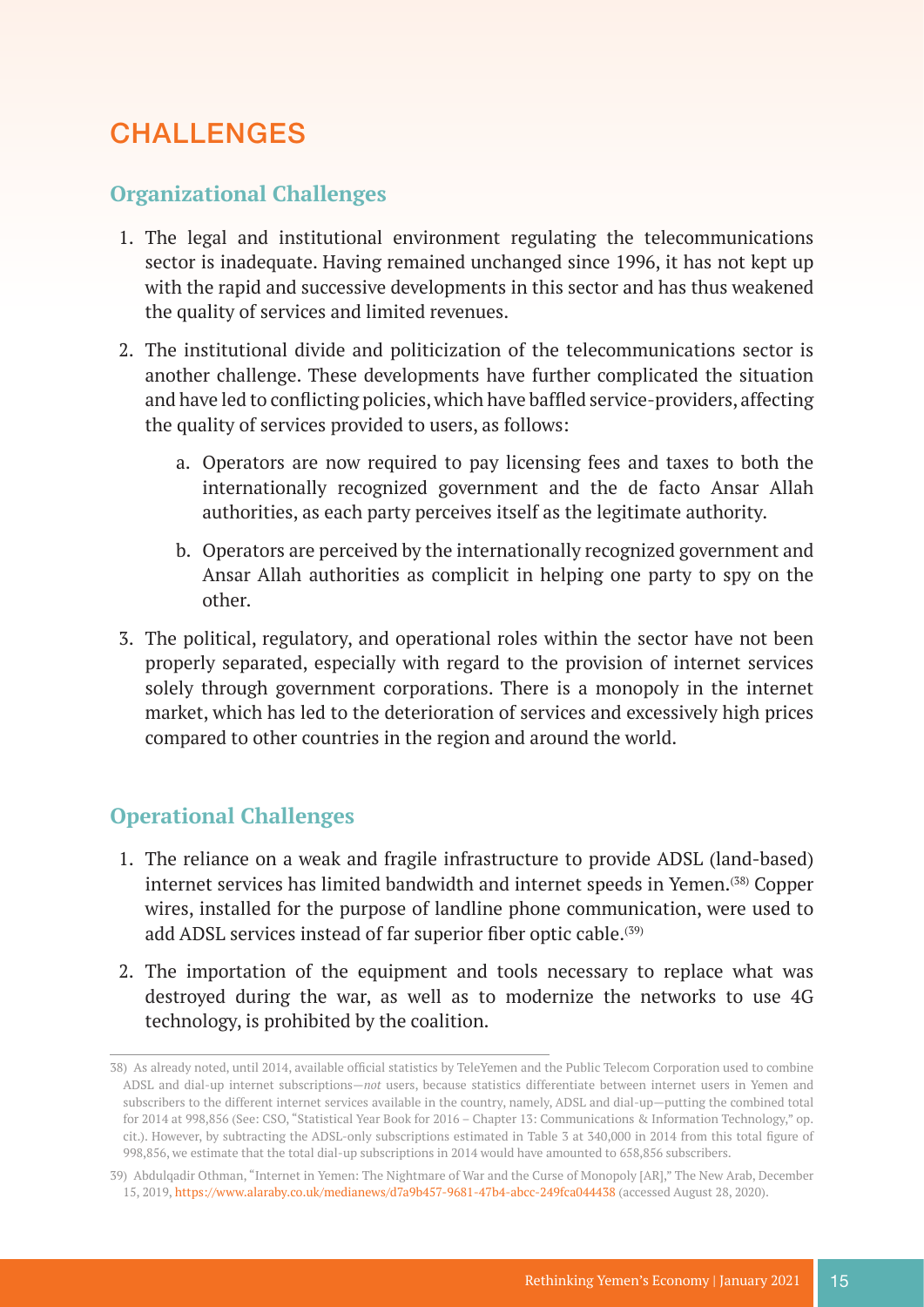- 3. Ongoing clashes in a number of governorates prevent access to carry out necessary repairs to internet cables, communication towers and networks.
- 4. Recurring electricity outages and fuel crises have led to a reduction in the number of operational stations for mobile telecommunications companies. This has weakened or eliminated coverage in some parts of the country.

#### **Financial Challenges**

- 1. Despite the aforementioned growth in the number of mobile phone users during 2014–19, the number of users dropped significantly between  $2015-17$ .<sup>(40)</sup> This was due to damages to a number of coverage stations for telecommunications networks in areas with armed clashes, airstrikes, and natural disasters. As a consequence, the revenues of mobile network operators decreased during that period but some recent reports show that some of these losses have now been recouped.<sup>(41)</sup>
- 2. The rise of operational costs due to increased payment demands and fee types, as well as duplicate fees, being paid to the authorities in Sana'a and in Aden. These fees include license renewal fees, taxes, and zakat fees. Some of the companies have also been subject to financial extortion by militias with the justification that they are protecting their cell towers, among other excuses. Ansar Allah authorities have also confiscated the funds and assets of private telecommunications companies in Yemen.(42)

<sup>40)</sup> Halewood and Decoster, op. cit., p. 3: "*In December 2015, there were an estimated 16.88 million mobile customers in Yemen, down 4.2% from 17.62 million a year earlier and a recent peak of 18.36 million at the beginning of 2015 […] the impact of conflict on mobile penetration rates is almost immediate*."

<sup>41)</sup> MTN Group Limited, "Results overview for the year ended 31 December 2019," March 11, 2020, p. 28: "*MTN Yemen also contributed positively to the MENA portfolio, growing service revenue by 14,2%\* on the back of a 28,8%\* increase in data revenue against a challenging macroeconomic backdrop and political instability,*" [https://www.mtn.com/wp-content/uploads/2020/03/](https://www.mtn.com/wp-content/uploads/2020/03/MTN-Group-2019-annual-results.pdf) [MTN-Group-2019-annual-results.pdf](https://www.mtn.com/wp-content/uploads/2020/03/MTN-Group-2019-annual-results.pdf) (accessed December 2, 2020).

<sup>42</sup>) The Emirati al-Bayan newspaper wrote on October 8, 2019, that in 2018 the Ansarullah authorities confiscated YER 51 billion from Yemeni telecom operators distributed as follows: YER 27 billion from Sabafon, YER 17 billion from Y, YER 7 billion from MTN Yemen. See: <https://www.albayan.ae/one-world/arabs/2019-10-08-1.3668294> (accessed October 14, 2020).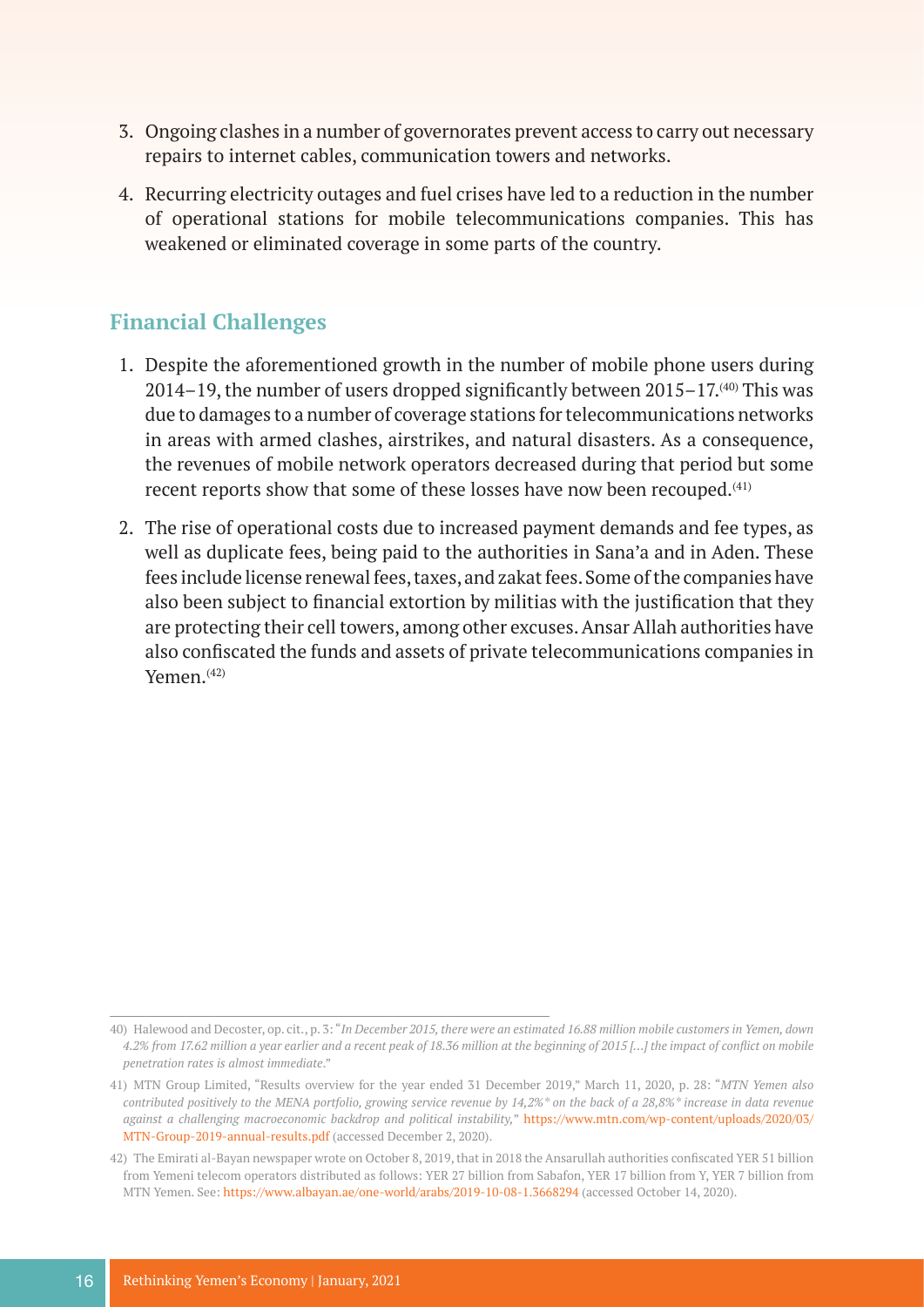# PRIORITY POLICIES AND PROGRAMS

### **Urgent Policies and Programs**

- 1. The telecommunications and information technology sector needs to be depoliticized to provide services efficiently and effectively across Yemen. Double taxation needs to be curbed and clear mechanisms should be found to distribute the fees imposed on the sector based on the services provided in various areas.
- 2. The network needs to be upgraded by all operators to at least 4G technology to improve the companies' ability to diversify their offers, increase their revenues, and provide better-quality services at reasonable prices. To enable this, the government needs to grant 4G licenses to private operators.
- 3. The increasing demand by various economic sectors and individual consumers for telecommunications and internet services needs to be addressed, and emerging services based on rapid technological development need to be introduced, like video conferencing services. Simultaneously, the government needs to level the playing field to ensure that prices remain at fair price levels. There should also be efforts to implement digital financial services in a way that decreases the growing liquidity crisis in the Yemeni economy. These services also provide a suitable platform for social transfers that can help aid reach deserving beneficiaries without the assistance provided by humanitarian organizations being subject to corruption and looting, while at the same time providing increased transparency and accountability.

### **Medium- and Long-Term (i.e., Post Peace Agreement) Policies and Programs**

- 1. Efforts to prepare a new telecommunications law should be resumed in a way that meets the needs of the telecommunications market and enhances the role and partnership of the private sector.
- 2. The regulatory and institutional makeup of the telecommunications and information technology sector needs to be restructured and further developed to keep up with modern advancements and encourage competition. A priority reform should be to separate the regulating body from the operating body. Currently, the Ministry and the PTC play a dual role of regulation and operation and thus competing with other private players. One of the key components of the new draft law referred to in the previous recommendation is to create an independent regulator.
- 3. Suspended internet international links need to be restored and infrastructure improvement projects need to be resumed.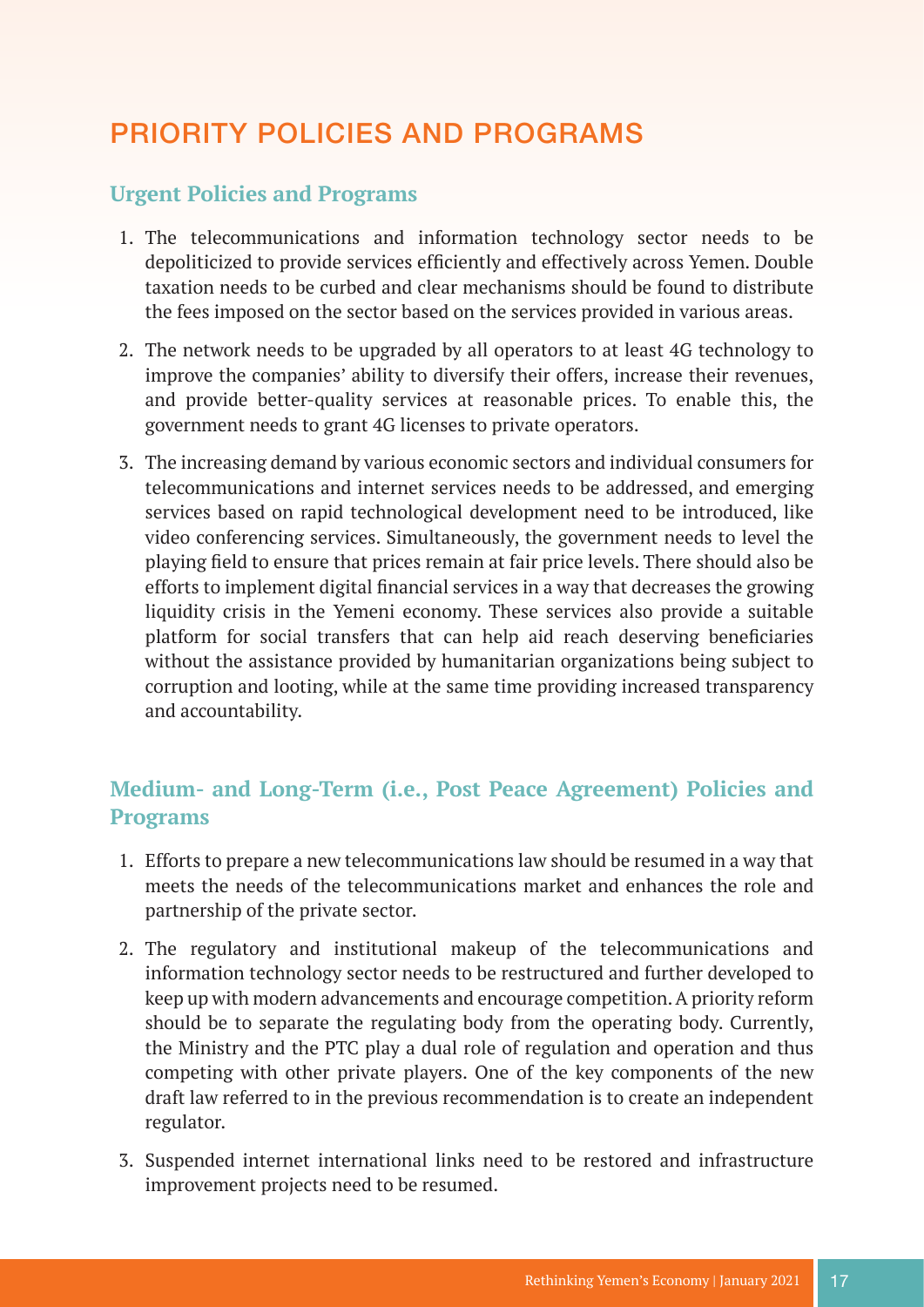- 4. The door needs to be opened for private internet service providers—recall that currently internet services are primarily provided through the government (i.e., fixed line internet through TeleYemen, YemenNet, and Aden Net, and cell phone data through Yemen Mobile); MTN Yemen and Sabafon provide 2G internet but 2G internet is very limited in bandwidth and not practically useful.
- 5. A cohesive, comprehensive national digital strategy for inclusive economic growth needs to be designed in close consultation with the private sector and civil society.(43)
- 6. University education curricula and other educational institutions should keep up with ongoing developments in the field of telecommunications and information technology in order to meet labor market needs for specialized professionals.
- 7. Telecommunications and information technology should be leveraged by, for example, using it to decrease the risks from natural disasters that have affected Yemen in recent years. This includes addressing the need for an early-warning system for disasters, using modern technology to survey the affected areas, gathering data, and supporting search-and-rescue operations. Other opportunities that an improved sector could provide include remote education, FinTech, welfare cash transfers, and remote work.

<sup>43)</sup> See also: [https://pathwayscommission.bsg.ox.ac.uk/digital-roadmap.](https://pathwayscommission.bsg.ox.ac.uk/digital-roadmap)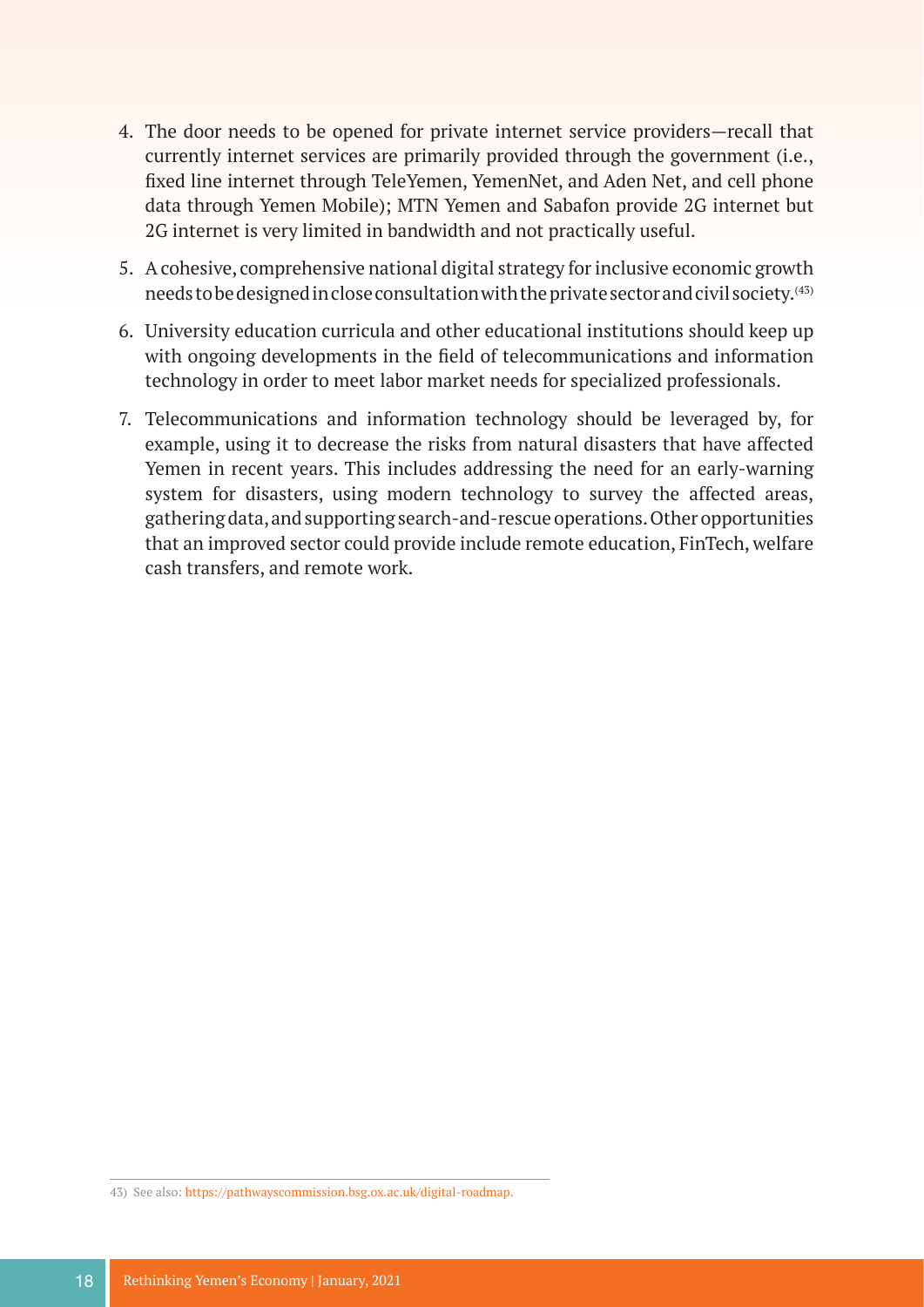### **REFERENCES**

- "An Economic Expert Interviews the Minister of Telecommunications on the Future of Telecom Companies' Business Activity and Whether or Not They Are Being Targeted [AR]," Aden Time, February 17, 2020, http://aden-tm.net/NDetails.aspx?contid=117958 (accessed August 28, 2020).
- Abdulqadir Othman, "Internet in Yemen: The Nightmare of War and the Curse of Monopoly [AR]," The New Arab, December 15, 2019, https://www.alaraby.co.uk/medianews/d7a9b457-9681-47b4 abcc-249fca044438 (accessed August 28, 2020).
- Aden Net, "Coverage Map [AR]," https://www.adennet4g.net/index.php/ar/2018-07-17-07-54-46 (accessed October 16, 2020).
- Cable.co.uk, "Worldwide mobile data pricing: The cost of 1GB of mobile data in 228 countries," https://www.cable.co.uk/mobiles/worldwide-data-pricing/#regions (accessed August 29, 2020).
- Casey Coombs, "In Yemen, the internet is a key front in the conflict," Coda Story, March 10, 2020, https://www.codastory.com/authoritarian-tech/yemen-internet-conflict/ (accessed August 28, 2020).
- Central Statistical Organisation (CSO), "Statistical Year Book for 2016 Chapter 13: Communications & In-formation Technology," http://www.cso-yemen.com/publiction/yearbook2016/ Communication\_Information\_Technology.xls (accessed August 28, 2020).
- Central Statistical Organisation (CSO), "Statistical Year Book for 2017 Chapter 13: Communications & Information Technology," http://www.cso-yemen.com/publiction/yearbook2017/ Communication\_Information\_Technology.xls (accessed August 28, 2020).
- Central Statistical Organisation (CSO), "Statistical Year Book for 2017 Chapter 25: National Accounts," http://www.cso-yemen.com/publiction/yearbook2017/National\_Account.xls (accessed August 28, 2020).
- Central Statistical Organization (CSO), "Projections for 2005-2025," June 2010.
- GSM Association (GSMA), "The Mobile Economy: Arab States 2015," 2015, https://data. gsmaintelligence.com/research/research/research-2015/the-mobile-economyarab-states-2015 or https://data.gsmaintelligence.com/api-web/v2/research-filedownload?id=18809327&file=the-mobile-economy-arab-states-2015-1482139932360.pdf (accessed August 28, 2020).
- GSM Association (GSMA), "The Mobile Economy: Middle East & North Africa 2019," 2019, https:// www.gsma.com/mobileeconomy/wp-content/uploads/2020/03/GSMA\_MobileEconomy2020\_ MENA\_Eng.pdf (accessed August 28, 2020).
- International Telecommunication Union (ITU), ICT-Eye (online database), https://www.itu.int/net4/ ITU-D/icteye/#/query (accessed August 28, 2020).
- Kgs Venkatesan, "Comparison of CDMA and GSM mobile technology," Middle East Journal of Scientific Research 13(12):1590-1594, January 2013, https://www.researchgate.net/ publication/273452419 Comparison of CDMA and GSM mobile technology (accessed October 16, 2020)
- Law No. 38 of 1991 Pertaining to Wired and Wireless Communication as Amended in Law No. 33 of 1996 Pertaining, https://www.wto.org/english/thewto\_e/acc\_e/yem\_e/WTACCYEM4A1\_LEG\_16. pdf (accessed October 13, 2020).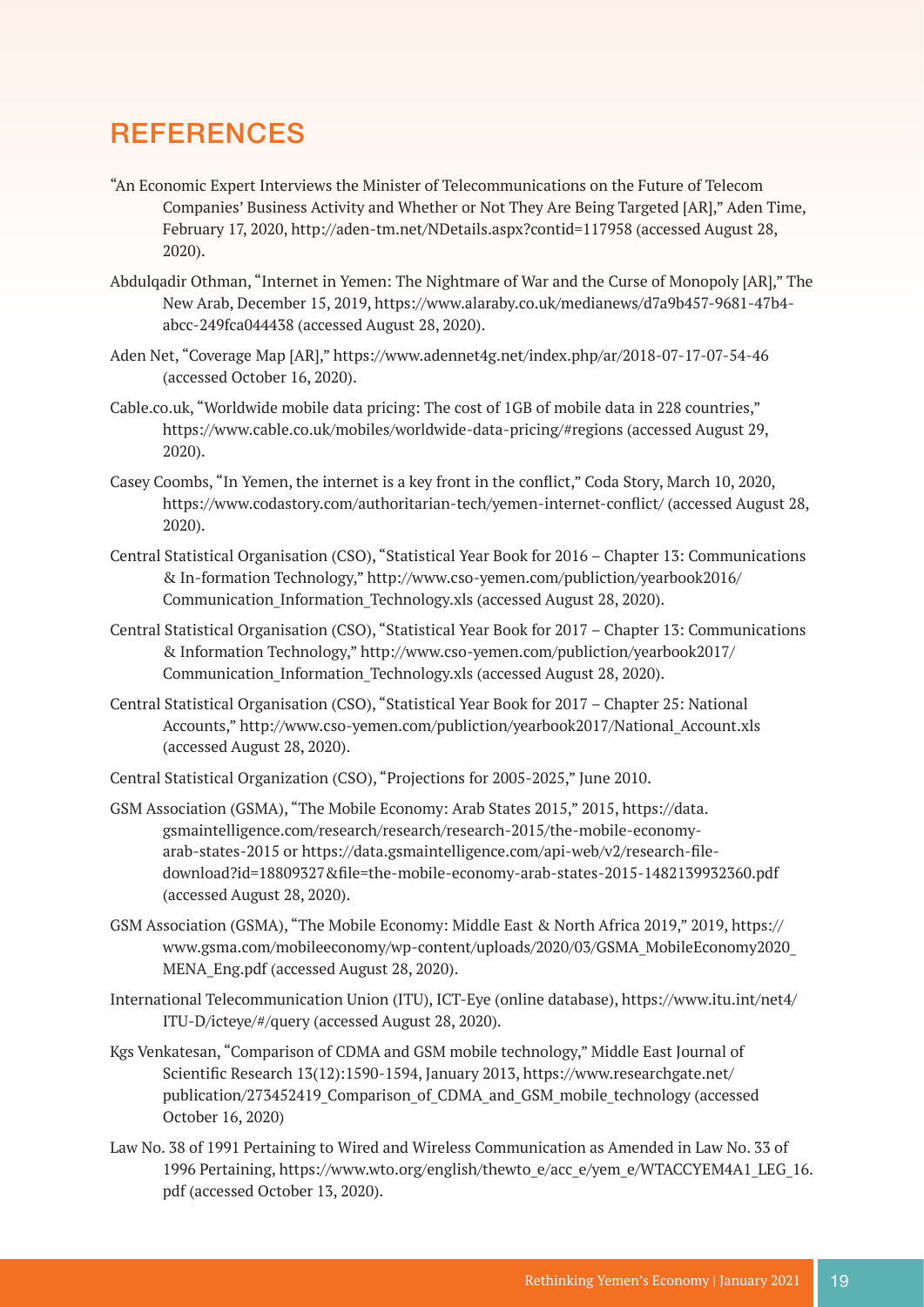- Loni Prinsloo, "Africa's Largest Wireless Carrier MTN to Exit Middle East," Bloomberg, August 6, 2020, https://www.bloomberg.com/news/articles/2020-08-06/africa-s-largest-wireless-carrier-mtnto-sell-middle-east-units (accessed August 28, 2020).
- Ministry of Telecommunications and Information Technology (MTIT) (Sana'a), an infographic on the homepage entitled "Telecommunication and Information Technology Infrastructure Indicators 2019 [AR]," http://www.yemen.gov.ye/portal/portals/4/ upload/%D8%A7%D9%86%D9%81%D9%88%D8%AC%D8%B1%D8%A7%D9%81%D9%8A%D9%83/1.jpg (accessed August 28, 2020).
- Ministry of Telecommunications and Information Technology (MTIT) (Sana'a), an infographic on the homepage entitled "Telecommunication and Information Technology Infrastructure Indicators 2019 [AR]," http://www.yemen.gov.ye/portal/portals/4/ upload/%D8%A7%D9%86%D9%81%D9%88%D8%AC%D8%B1%D8%A7%D9%81%D9%8A%D9%83/1.jpg (accessed August 28, 2020).
- MTN Group Limited, "Annual financial statements for the year ended 31 December 2019," March 11, 2020, https://www.mtn.com/wp-content/uploads/2020/04/MTN-Annual-financial-statements. pdf (accessed December 2, 2020).
- MTN Group Limited, "MTN Investors Group Note 35: License Agreements," http://www.mtn-investor. com/mtn\_ar08/book2/fin\_gr\_notes35.html (accessed November 17, 2020).
- MTN Group Limited, "Results overview for the year ended 31 December 2019," March 11, 2020, https://www.mtn.com/wp-content/uploads/2020/03/MTN-Group-2019-annual-results.pdf (accessed December 2, 2020).
- Naoko Kojo and Amir Althibah, Yemen Monthly Economic Update, January 2020 issue, World Bank Group, January 2020, http://pubdocs.worldbank.org/en/901061582293682832/Yemen-Economic-Update-January-EN.pdf (accessed August 28, 2020).
- Naomi J. Halewood and Xavier Stephane Decoster, "Input to The Yemen Policy Note no. 4. on Inclusive Ser-vices Delivery: Yemen Information & Communication Technology (ICT)," Washington, D.C.: World Bank Group, February 13, 2017, http://documents.worldbank.org/curated/ en/337651508409897554/Yemen-information-and-communication-technology-ICT (accessed August 28, 2020).
- Nasser al-Fadhel, "Comparative Study of Communication Prices in Arab Countries," 16th Annual Arab Regulators Network (AREGNET) Meeting, Manama, October 2018.
- National Information Center (NIC), "Information and Communication Technology Electronic Government [AR]," https://yemen-nic.info/contents/Informatics/ (accessed August 28, 2020).
- Sharaf al-Kibsi and Mustafa Hantoush, "WhatsApp in War-Torn Yemen Opens Opportunities to Improve Resilience, Livelihood, and Prosperity Through Microfinance Communication Innovation," National Micro-finance Foundation, March 2018, https://www.findevgateway. org/sites/default/files/publications/files/whatsapp\_in\_yemen\_microfinance\_v2\_0.pdf (accessed August 28, 2020).
- Small & Micro Enterprise Promotion Service (SMEPS), "Yemen Rapid Business Survey 2019" (unpublished).

World Bank, Dynamic Damage and Needs Assessment (DNA) – Phase 3, 2020.